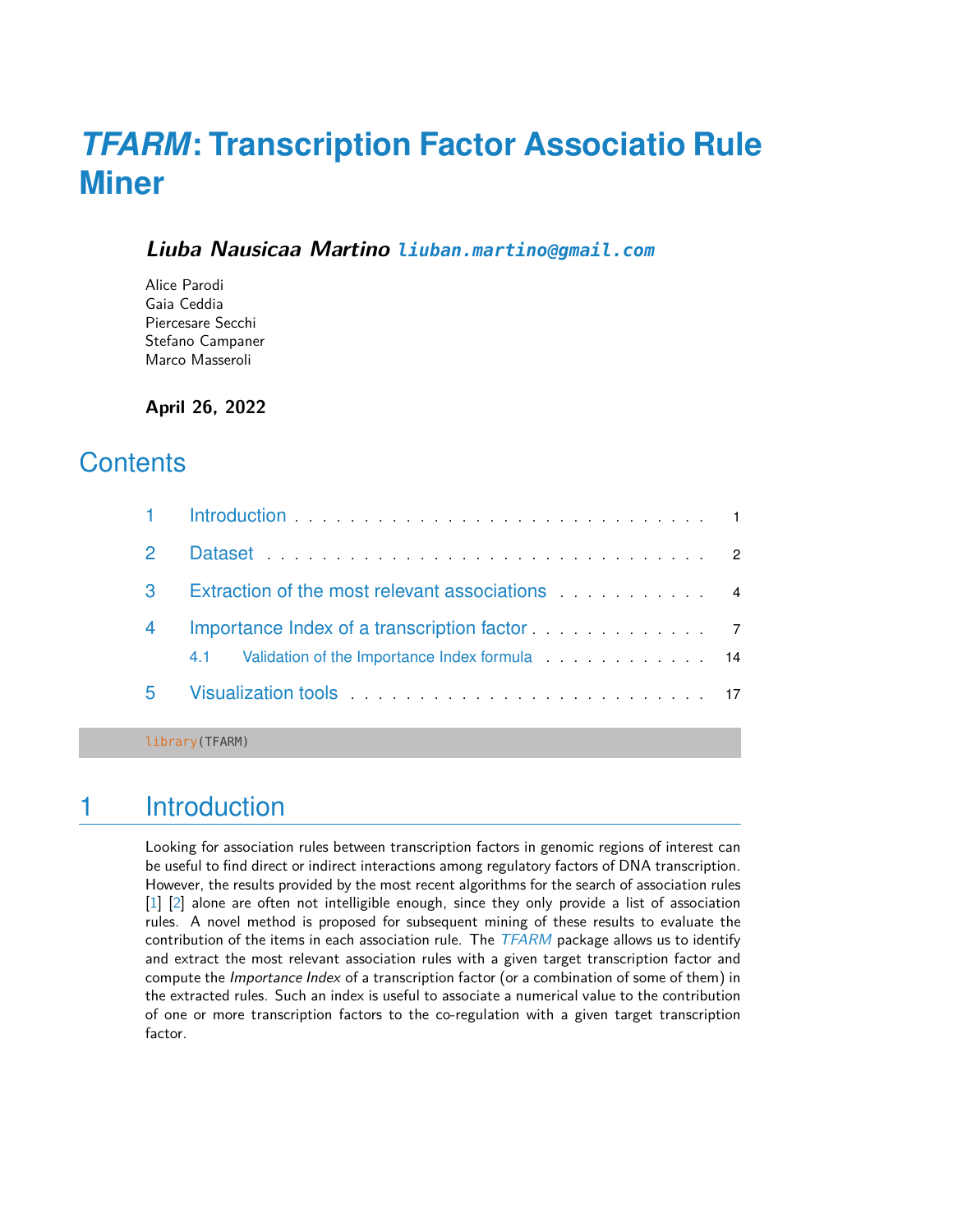### 2 Dataset

Association rules are extracted from a GRanges object in which metadata columns identify transcription factors and genomic coordinates are represented in the left-hand-side of the GRanges; thus, each row is a different genomic region. The element  $(i,j)$  (with  $j > 4$ ) of the metadata section is equal to 0 if a binding site of transcription factor j is absent in region i, or to 1 (or any other value) if it is present. This dataset, called *matrix of presences*, should not have rows with only 0 values since we consider regions with no transcription factors as uninteresting regions. The first three columns of the GRanges contain the chromosome name, the genomic coordinates (i.e., *left* and *right* coordinate are the leftmost and rightmost bases of the DNA region), and the strand (encoded as "+", "-", or "\*" if unknown), of each region respectively. The GRanges is obtained from the analysis of ENCODE ChIP-seq data: it concerns the localization of transcription factors binding sites and histone modifications in DNA, as well as RefSeq data (https://www.ncbi.nlm.nih.gov/refseq/); specifically, here we focus on promotorial regions, but further analyses are possible on any region of interest. Such data have been processed and extracted with GMQL (GenoMetric Query Language [\[3\]](#page-21-2), http://www.bioinformatics.deib.polimi.it/GMQL/) queries. In this example, the dataset we consider is the matrix of presences of 25 transcription factors' binding sites of the MCF-7 human breast adenocarcinoma cell line (i.e., all the transcription factors evaluated in ENCODE for this cell line), in the 2,944 promotorial regions of chromosome 1:

# Load and visualize the dataset:

```
data("MCF7_chr1")
```
length(MCF7\_chr1)

## [1] 2944

MCF7\_chr1

|    |          | ## GRanges object with 2944 ranges and 25 metadata columns:                                         |                          |               |                   |                                                       |
|----|----------|-----------------------------------------------------------------------------------------------------|--------------------------|---------------|-------------------|-------------------------------------------------------|
| ## |          | segnames                                                                                            |                          | ranges strand | - 1               | <b>PML</b>                                            |
| ## |          | <rle></rle>                                                                                         |                          |               |                   | <iranges> <rle>   <numeric></numeric></rle></iranges> |
| ## | 19       | chr1                                                                                                | 565116-568115            |               | ٠                 | $\Theta$                                              |
| ## | 20       | chr1                                                                                                | 565156-568155            |               |                   | 0                                                     |
| ## | 21       | chr1                                                                                                | 565264-568263            |               |                   | $\Theta$                                              |
| ## | 22       | chr1                                                                                                | 566844-569843            |               | $+$               | 0                                                     |
| ## | 31       | chr1                                                                                                | 713069-716068            |               |                   | 0                                                     |
| ## | $\cdots$ |                                                                                                     |                          |               |                   |                                                       |
| ## | 4752     |                                                                                                     | chr1 249152126-249155125 |               |                   | 1                                                     |
| ## | 4753     |                                                                                                     | chr1 249152316-249155315 |               |                   | 1                                                     |
| ## | 4754     |                                                                                                     | chr1 249166054-249169053 |               | $+$               | $\Theta$                                              |
| ## | 4755     |                                                                                                     | chr1 249166447-249169446 |               | $+$               | $\Theta$                                              |
| ## | 4756     |                                                                                                     | chr1 249198442-249201441 |               | $+$               |                                                       |
| ## |          | <b>SRF</b>                                                                                          | <b>CTCF</b>              | TCF7L2        | FOSL <sub>2</sub> | SIN3AK20                                              |
| ## |          | <numeric> <numeric> <numeric> <numeric> <numeric></numeric></numeric></numeric></numeric></numeric> |                          |               |                   |                                                       |
| ## | 19       | $\Theta$                                                                                            | 1                        | 1             |                   | $\Theta$<br>$\Theta$                                  |
| ## | 20       | $\Theta$                                                                                            | $\mathbf{1}$             | 1             |                   | $\Theta$<br>$\Theta$                                  |
| ## | 21       | $\Theta$                                                                                            | $\mathbf{1}$             | $\mathbf{1}$  |                   | $\Theta$<br>$\Theta$                                  |
| ## | 22       | $\Theta$                                                                                            | $\mathbf{1}$             | $\mathbf{1}$  |                   | 0<br>$\Theta$                                         |
| ## | 31       | 1                                                                                                   |                          | $\Theta$      |                   | $\left( \cdot \right)$                                |
| ## | .        |                                                                                                     |                          |               |                   |                                                       |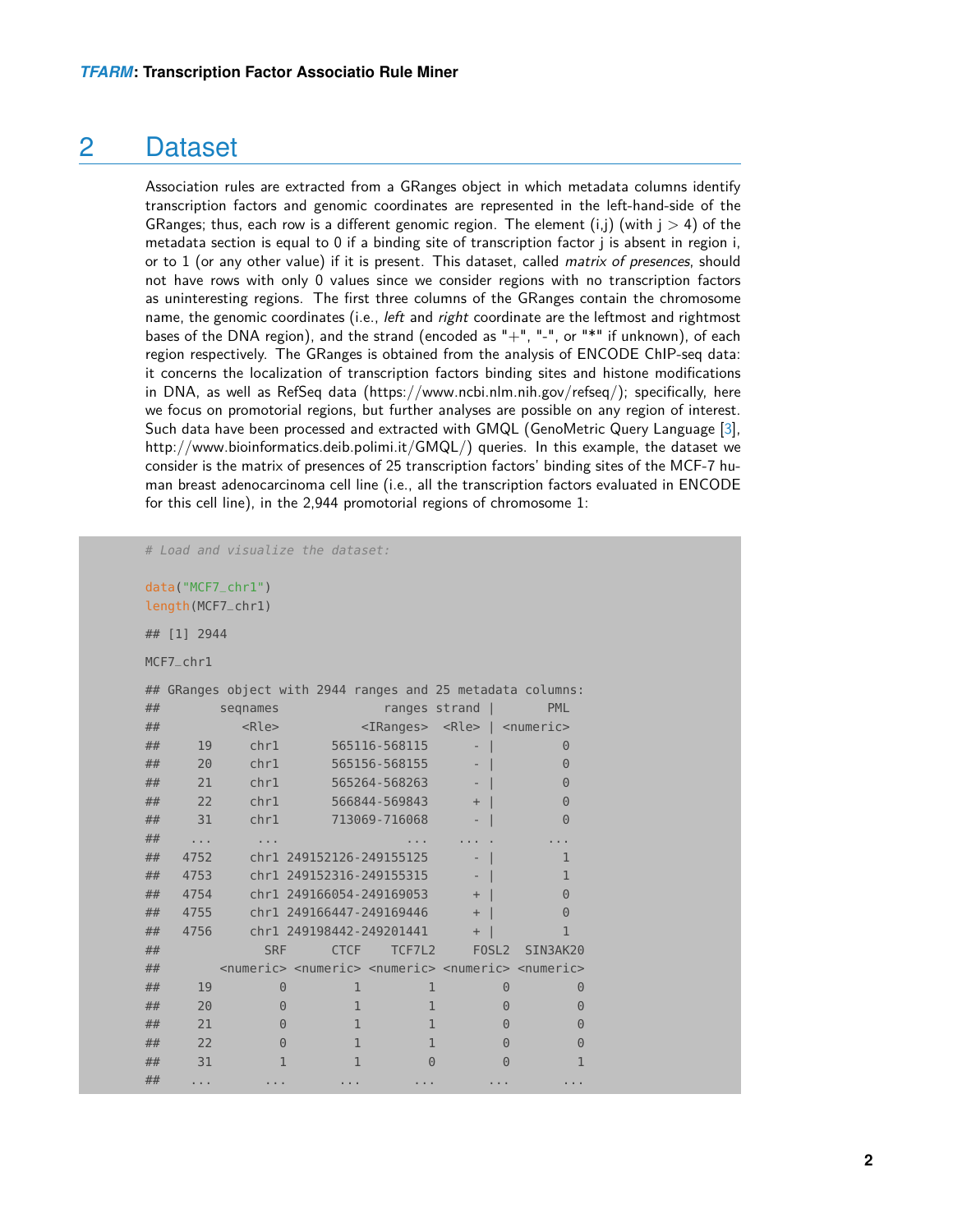| ## | 4752  | 0            | 1            | 0                                                                               | 0                                                                                                   | 1            |
|----|-------|--------------|--------------|---------------------------------------------------------------------------------|-----------------------------------------------------------------------------------------------------|--------------|
| ## | 4753  | $\Theta$     | $\mathbf{1}$ | $\Theta$                                                                        | $\Theta$                                                                                            | $\mathbf{1}$ |
| ## | 4754  | $\mathbf{1}$ | $\mathbf{1}$ | $\Theta$                                                                        | $\mathbf 1$                                                                                         | $\mathbf{1}$ |
| ## | 4755  | $\mathbf{1}$ | 1            | $\Theta$                                                                        | 1                                                                                                   | $\mathbf{1}$ |
| ## | 4756  | $\Theta$     | 1            | $\Theta$                                                                        | $\Theta$                                                                                            | 1            |
| ## |       | HDAC2        | EP300        | <b>GABPA</b>                                                                    | EGR1                                                                                                | HA.E2F1      |
| ## |       |              |              |                                                                                 | <numeric> <numeric> <numeric> <numeric> <numeric></numeric></numeric></numeric></numeric></numeric> |              |
| ## | 19    | $\Theta$     | $\Theta$     | $\Theta$                                                                        | $\Theta$                                                                                            | $\Theta$     |
| ## | 20    | $\Theta$     | $\Theta$     | $\Theta$                                                                        | $\Theta$                                                                                            | $\Theta$     |
| ## | 21    | $\Theta$     | $\Theta$     | $\Theta$                                                                        | 0                                                                                                   | $\Theta$     |
| ## | 22    | $\Theta$     | $\Theta$     | $\Theta$                                                                        | $\Theta$                                                                                            | $\Theta$     |
| ## | 31    | $\Theta$     | $\Theta$     | $\Theta$                                                                        | 0                                                                                                   | 1            |
| ## |       |              |              |                                                                                 |                                                                                                     |              |
| ## | 4752  | $\Theta$     | $\Theta$     | 1                                                                               | $\Theta$                                                                                            | $\Theta$     |
| ## | 4753  | $\Theta$     | $\Theta$     | 1                                                                               | $\Theta$                                                                                            | $\Theta$     |
| ## | 4754  | 1            | $\Theta$     | $\Theta$                                                                        | 0                                                                                                   | $\Theta$     |
| ## | 4755  | $\mathbf{1}$ | $\Theta$     | $\Theta$                                                                        | 0                                                                                                   | $\Theta$     |
| ## | 4756  | $\Theta$     | $\Theta$     | 1                                                                               | $\Theta$                                                                                            | $\Theta$     |
| ## |       | GATA3        | <b>REST</b>  | F0XM1                                                                           | <b>MYC</b>                                                                                          | <b>MAX</b>   |
| ## |       |              |              |                                                                                 | <numeric> <numeric> <numeric> <numeric> <numeric></numeric></numeric></numeric></numeric></numeric> |              |
| ## | 19    | $\Theta$     | $\Theta$     | $\Theta$                                                                        | $\Theta$                                                                                            | $\Theta$     |
| ## | 20    | $\Theta$     | $\Theta$     | $\Theta$                                                                        | $\Theta$                                                                                            | $\Theta$     |
| ## | 21    | $\Theta$     | $\Theta$     | $\Theta$                                                                        | $\Theta$                                                                                            | $\Theta$     |
| ## | 22    | $\Theta$     | $\Theta$     | $\Theta$                                                                        | $\Theta$                                                                                            | $\Theta$     |
| ## | 31    | $\Theta$     | $\Theta$     | $\Theta$                                                                        | 1                                                                                                   | 1            |
| ## | .     |              |              |                                                                                 |                                                                                                     |              |
| ## | 4752  | $\Theta$     | $\Theta$     | $\Theta$                                                                        | 1                                                                                                   | 1            |
| ## | 4753  | $\Theta$     | $\Theta$     | $\Theta$                                                                        | 1                                                                                                   | 1            |
| ## | 4754  | $\Theta$     | $\Theta$     | $\Theta$                                                                        | 1                                                                                                   | $\mathbf{1}$ |
| ## | 4755  | $\Theta$     | $\Theta$     | $\Theta$                                                                        | 1                                                                                                   | $\mathbf{1}$ |
| ## | 4756  | $\Theta$     | $\Theta$     | $\Theta$                                                                        | 1                                                                                                   | 1            |
| ## |       | TEAD4        | <b>CEBPB</b> | <b>JUND</b>                                                                     | RAD21                                                                                               | TAF1         |
| ## |       |              |              |                                                                                 | <numeric> <numeric> <numeric> <numeric> <numeric></numeric></numeric></numeric></numeric></numeric> |              |
| ## | 19    | $\Theta$     | $\Theta$     | $\Theta$                                                                        | $\Theta$                                                                                            | 0            |
| ## | 20    | $\Theta$     | $\Theta$     | $\Theta$                                                                        | $\Theta$                                                                                            | $\Theta$     |
| ## | 21    | $\Theta$     | $\Theta$     | $\Theta$                                                                        | 0                                                                                                   | $\Theta$     |
| ## | 22    | $\Theta$     | 0            | $\Theta$                                                                        | 0                                                                                                   | $\Theta$     |
| ## | 31    | $\Theta$     | $\Theta$     | $\Theta$                                                                        | $\Theta$                                                                                            | 1            |
| ## | a a s |              |              |                                                                                 |                                                                                                     |              |
| ## | 4752  | $\Theta$     | $\Theta$     | $\Theta$                                                                        | $\Theta$                                                                                            | 1            |
| ## | 4753  | $\Theta$     | $\Theta$     | $\Theta$                                                                        | $\Theta$                                                                                            | 1            |
| ## | 4754  | 1            | $\Theta$     | $\Theta$                                                                        | $\Theta$                                                                                            | $\Theta$     |
| ## | 4755  | 1            | $\Theta$     | $\Theta$                                                                        | 0                                                                                                   | $\Theta$     |
| ## | 4756  | $\Theta$     | 0            | 0                                                                               | 1                                                                                                   | $\Theta$     |
| ## |       | <b>TCF12</b> | ELF1         | <b>ZNF217</b>                                                                   | NR2F2                                                                                               |              |
| ## |       |              |              | <numeric> <numeric> <numeric> <numeric></numeric></numeric></numeric></numeric> |                                                                                                     |              |
| ## | 19    | $\Theta$     | $\Theta$     | $\Theta$                                                                        | $\Theta$                                                                                            |              |
| ## | 20    | $\Theta$     | $\Theta$     | $\Theta$                                                                        | $\Theta$                                                                                            |              |
| ## | 21    | $\Theta$     | $\Theta$     | $\Theta$                                                                        | 0                                                                                                   |              |
| ## | 22    | 0            | $\Theta$     | $\Theta$                                                                        | 0                                                                                                   |              |
| ## | 31    | $\Theta$     | 1            | $\Theta$                                                                        | $\Theta$                                                                                            |              |
|    |       |              |              |                                                                                 |                                                                                                     |              |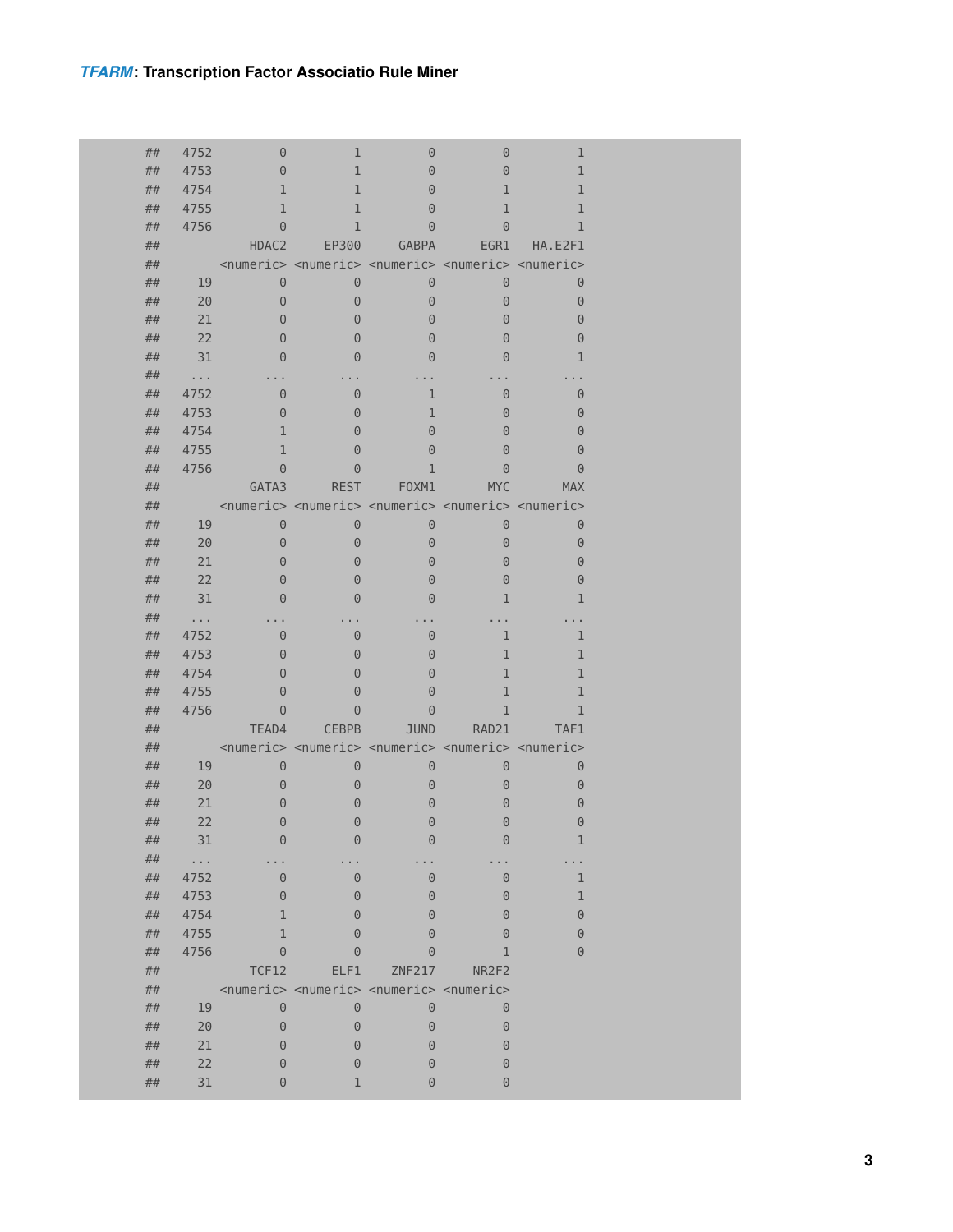| ## | $\alpha = 0.1$ | $\sim$ 10 $\sim$ 10 $\sim$                                      | $\sim$ 10 $\sim$ 10 $\sim$ | $\sim$ 10 $\sim$ 10 $\sim$ | $\cdots$ |  |
|----|----------------|-----------------------------------------------------------------|----------------------------|----------------------------|----------|--|
| ## | 4752           | 0                                                               |                            | 0                          | $\Theta$ |  |
| ## | 4753           | 0                                                               |                            | $\Theta$                   | $\Theta$ |  |
| ## | 4754           | $\Theta$                                                        |                            | $\Theta$                   |          |  |
| ## | 4755           | 0                                                               |                            | $\Theta$                   |          |  |
| ## | 4756           | $\Theta$                                                        |                            | $\Theta$                   | $\Theta$ |  |
| ## |                |                                                                 |                            |                            |          |  |
| ## |                | seginfo: 24 sequences from an unspecified genome; no seglengths |                            |                            |          |  |

### <span id="page-3-0"></span>3 Extraction of the most relevant associations

We define a relevant association for the prediction of transcription factor TFt in the considered genomic regions as an association rule of the type:

$$
\{TF1=1, TF2=1, TF3=1\} \rightarrow \{TFt=1\}
$$

which means that the presence of the transcription factors TF1, TF2, and TF3 implies the presence of transcription factor TFt. Every association rule is characterized by a set of three measures: support, confidence and lift:

• support:

$$
supp(X \to Y) = \frac{supp(X \cup Y)}{N}
$$

where N is the number of transactions,  $X \cup Y$  is a set of items and  $\text{Supp}(X \cup Y)$  is the support of the itemset  ${X,Y}$ , defined as

$$
supp(X) = \frac{|\{t_i \in N; X \subseteq t_i\}|}{N}
$$

that is the proportion of transactions  $t_i$  in the dataset which contains the itemset X. The support of an association rule measures the frequency of a rule in the dataset and varies in the interval [0,1].

• confidence:

$$
conf(X \to Y) = \frac{supp(X \cup Y)}{supp(X)}
$$

It gives an estimate of the conditioned probability  $P(Y|X)$ , that is the probability to find the right-hand-side (RHS) of the rule (i.e., the itemset Y) in a set of transactions, given that these transactions also contain the left-hand-side (LHS) of the rule (i.e., the itemset X). Therefore, it measures the realiability of the inference made by the rule X  $\rightarrow$  Y. The higher is the confidence of the rule, the higher is the probability to find the itemset Y in a transaction containing the itemset X. It varies in the interval [0,1].

• lift:

$$
lift(X \to Y) = \frac{supp(X \cup Y)}{supp(X)supp(Y)}
$$

It measures the strength of the rule, and varies in the interval  $[0,\infty]$ .

To extract a set of relevant associations the user has to specify:

- 1. the presence/absence of the target transcription factor to be predicted, TFt;
- 2. the minimal support threshold of the rules to be extracted;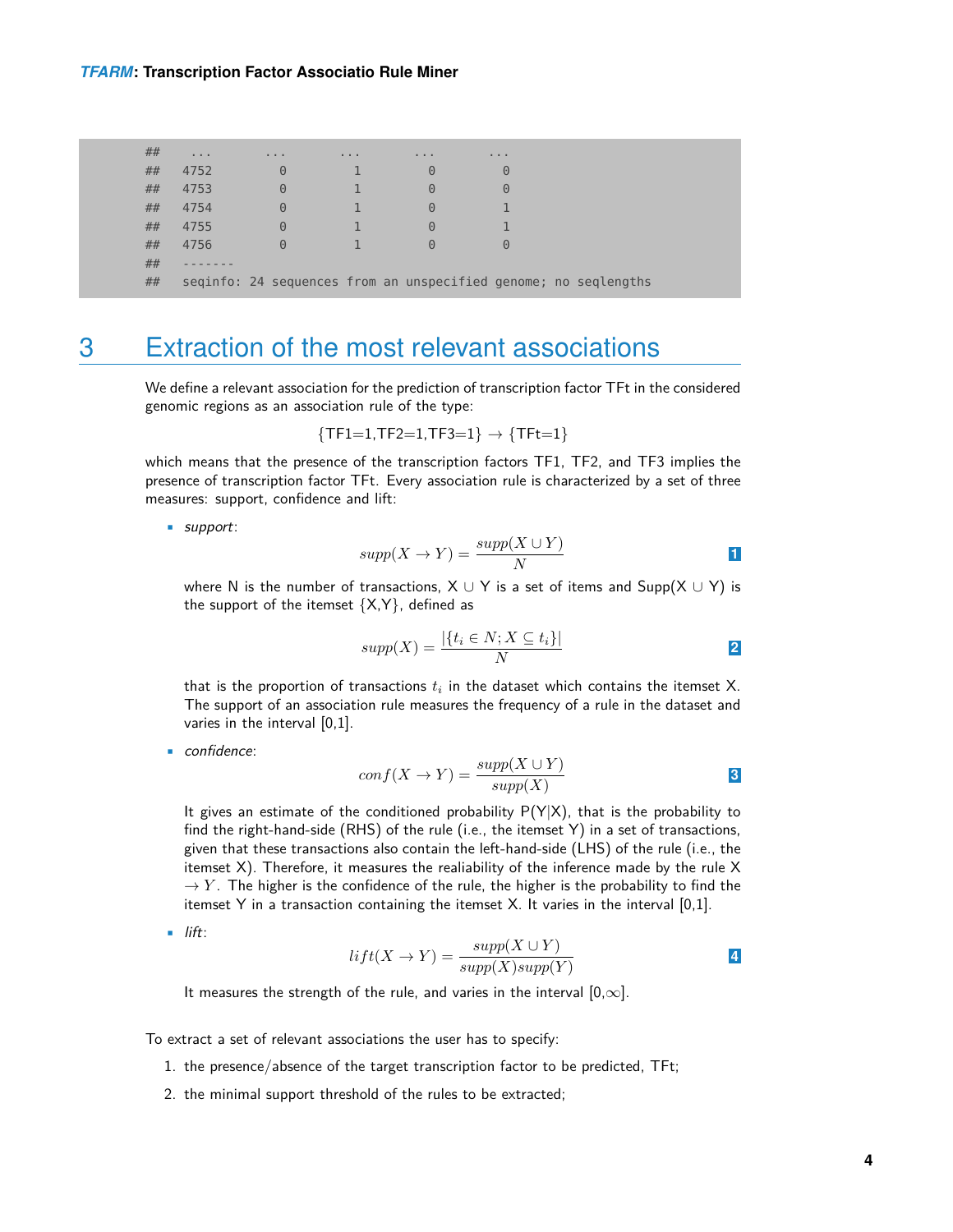3. the minimal confidence threshold of the rules to be extracted.

Points 2. and 3. strongly depend on the dimensions of the dataset (i.e., number of rows - regions - and number of columns - transcription factors), the presence of the target transcription factor in the considered regions, the number of relevant associations that the user wants to find. Usually, the confidence threshold is set higher than 0.5, since it measures the posterior probability to have TFt given the presence of the pattern in the left-hand-side of the rule (e.g.,  $\{TF1=1, TF2=1, TF3=1\}$ ). The function rulesGen in the  $TFARM$  package

extracts the association rules by calling the apriori function of the *arules* package  $[4]$  [\[5\]](#page-21-4) [\[6\]](#page-21-5). It takes in input:

- the GRanges object in which the matrix of presences is represented;
- the target transcription factor;
- the minimum support threshold of the rules to be extracted;
- the minimum confidence threshold of the rules to be extracted;
- $\bullet$  the logical parameter type that sets the type of left-hand-side of the rules to be extracted (i.e., containing only present transcription factors, or containing present and/or absent transcription factors).

The result of the rulesGen function is a data.frame containing:

- in the first column the left-hand-side of each extracted rule:
- in the second column the right-hand-side of each extracted rule (that is the presence/absence of the given target transcription factor);
- in the third column the support of each extracted rule;
- in the fourth column the confidence of each extracted rule:
- in the fifth column the lift of each extracted rule.

See arulesViz package for visualization tools of association rules.

```
# Coming back to the example on the transcription factors of cell line
# MCF-7, in the promotorial regions of chromosome 1.
# Suppose that the user wants to find the most relevant association
# rules for the prediction of the presence of TEAD4. This means extracting
# all the association rules with right-hand-side equal to {TEAD4=1}
# setting the parameter type = TRUE; the minimun support and minimum
# confidence thresholds are set, as an example, to 0.005 and 0.62,
# respectively:
r_TEAD4 <- rulesGen(MCF7_chr1, "TEAD4=1", 0.005, 0.62, TRUE)
## Apriori
##
## Parameter specification:
## confidence minval smax arem aval originalSupport maxtime
## 0.62 0.1 1 none FALSE TRUE 5
## support minlen maxlen target ext
## 0.005 2 20 rules TRUE
##
```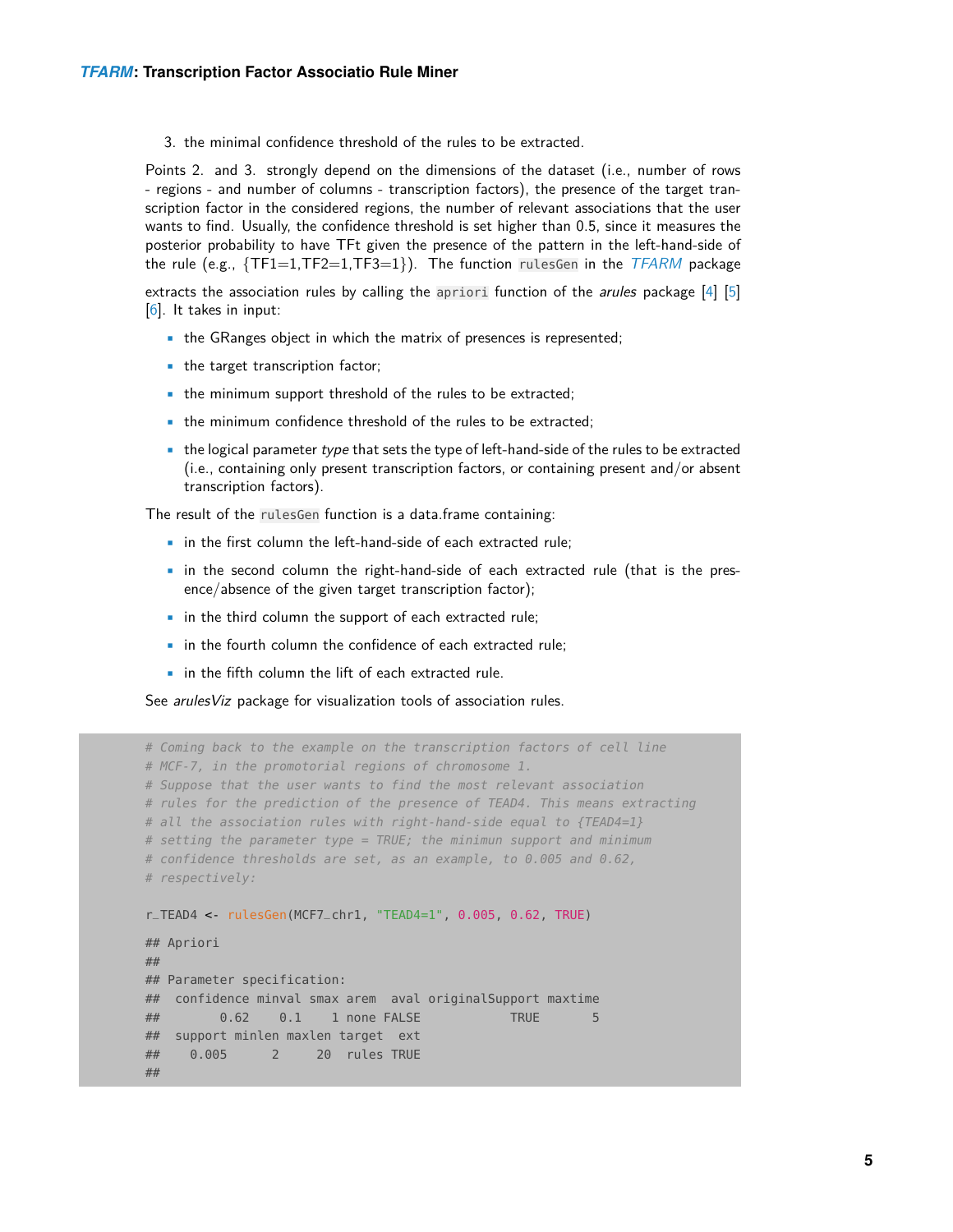```
## Algorithmic control:
## filter tree heap memopt load sort verbose
## 0.1 TRUE TRUE FALSE TRUE 2 TRUE
##
## Absolute minimum support count: 14
##
## set item appearances ...[25 item(s)] done [0.00s].
## set transactions ...[25 item(s), 2944 transaction(s)] done [0.00s].
## sorting and recoding items ... [25 item(s)] done [0.00s].
## creating transaction tree ... done [0.00s].
## checking subsets of size 1 2 3 4 5 6 7 8 9 10 11 12 13 14 15 done [0.20s].
## writing ... [30 rule(s)] done [0.01s].
## creating S4 object ... done [0.01s].
dim(r_TEAD4)
## [1] 30 7
head(r_TEAD4)
## lhs rhs
## 1 {GABPA=1,TCF12=1,ZNF217=1,NR2F2=1} {TEAD4=1}
## 2 {FOSL2=1,GABPA=1,MYC=1,ZNF217=1} {TEAD4=1}
## 3 {GABPA=1,MAX=1,TCF12=1,ZNF217=1,NR2F2=1} {TEAD4=1}
## 4 {FOSL2=1,GABPA=1,MYC=1,ZNF217=1,NR2F2=1} {TEAD4=1}
## 5 {FOSL2=1,HDAC2=1,GABPA=1,MYC=1,ZNF217=1} {TEAD4=1}
## 6 {FOSL2=1,GABPA=1,MYC=1,MAX=1,ZNF217=1} {TEAD4=1}
## support confidence coverage lift count
## 1 0.005095109 0.6521739 0.00781250 27.42857 15
## 2 0.007812500 0.6571429 0.01188859 27.63755 23
## 3 0.005095109 0.6521739 0.00781250 27.42857 15
## 4 0.006453804 0.6333333 0.01019022 26.63619 19
## 5 0.006114130 0.6428571 0.00951087 27.03673 18
## 6 0.007133152 0.6363636 0.01120924 26.76364 21
```
Once the set of the most relevant association rules (i.e., with support and confidence higher than the thresholds specified as parameters) is extracted, the user can look for *candidate co*regulator transcription factors with the target transcription factor (in the example TEAD4), which are the transcription factors present in the LHS of the extracted rules. This is provided by the function presAbs of the  $TFARM$  package. The function presAbs takes in input:

- a string vector containing the names of all transcription factors present in the matrix of presences;
- the set of the most relevant association rules previously extracted with rulesGen;
- $\bullet$  a logical parameter, type, which refers to the type of rules extracted with the rules Gen function. If type  $=$  TRUE, the LHS of the rules contains only items of the type TF=1, otherwise, if type =  $FALSE$ , the LHS of the rules can contain both items TF=1 and  $TF=0$ .

The presAbs function has two outputs:

• pres, which is a string vector containing all the items present in the LHSs of the considered set of rules;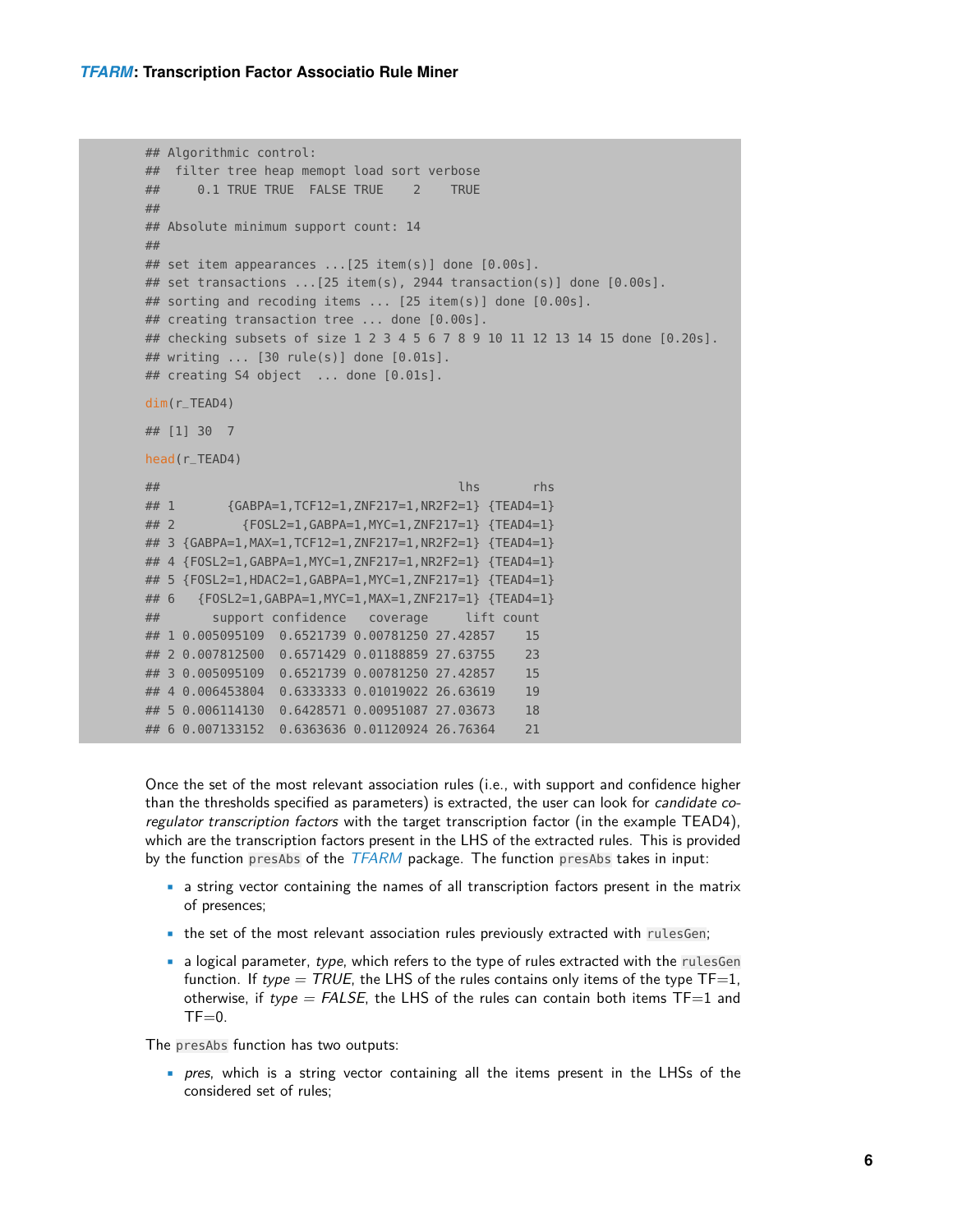• abs, which is a string vector containing all the items absent in the LHSs of the considered set of rules.

```
# Transcription factors present in at least one of the regions:
c <- names(mcols(MCF7_chr1))
c
## [1] "PML" "SRF" "CTCF" "TCF7L2" "FOSL2"
## [6] "SIN3AK20" "HDAC2" "EP300" "GABPA" "EGR1"
## [11] "HA.E2F1" "GATA3" "REST" "FOXM1" "MYC"
## [16] "MAX" "TEAD4" "CEBPB" "JUND" "RAD21"
## [21] "TAF1" "TCF12" "ELF1" "ZNF217" "NR2F2"
lc <- length(c)
names(presAbs(c, r_TEAD4, TRUE))
## [1] "pres" "abs"
# Transcription factors present in at least one of the association rules:
p_TFs <- presAbs(c, r_TEAD4, TRUE)$pres
p_TFs
## [1] "FOSL2=1" "SIN3AK20=1" "HDAC2=1" "GABPA=1"
## [5] "HA.E2F1=1" "GATA3=1" "MYC=1" "MAX=1"
## [9] "TCF12=1" "ELF1=1" "ZNF217=1" "NR2F2=1"
# Transcription factors absent in all the association rules:
a <- presAbs(c[1:lc], r_TEAD4, TRUE)$abs
a
## [1] "PML=1" "SRF=1" "CTCF=1" "TCF7L2=1" "EP300=1"
## [6] "EGR1=1" "REST=1" "FOXM1=1" "TEAD4=1" "CEBPB=1"
## [11] "JUND=1" "RAD21=1" "TAF1=1"
```
<span id="page-6-0"></span>All transcription factors in p are said to be *candidate co-regulators* of the TFt in the most relevant associations extracted with rulesGen.

### 4 Importance Index of a transcription factor

The extraction of candidate transcription factors for the interaction with a given target transcription factor (TFt) can be useful to provide a global vision of the possible associations of TFt. However, since the number of association rules and candidate co-regulators can be very high, this list does not provide an intelligible result, giving the lack of measures of how much each transcription factor contributes to the existence of a certain complex of transcription factors. Let us consider for example the rule

 ${TF1=1, TF2=1, TF3=1}$   $\rightarrow {TFt=1}$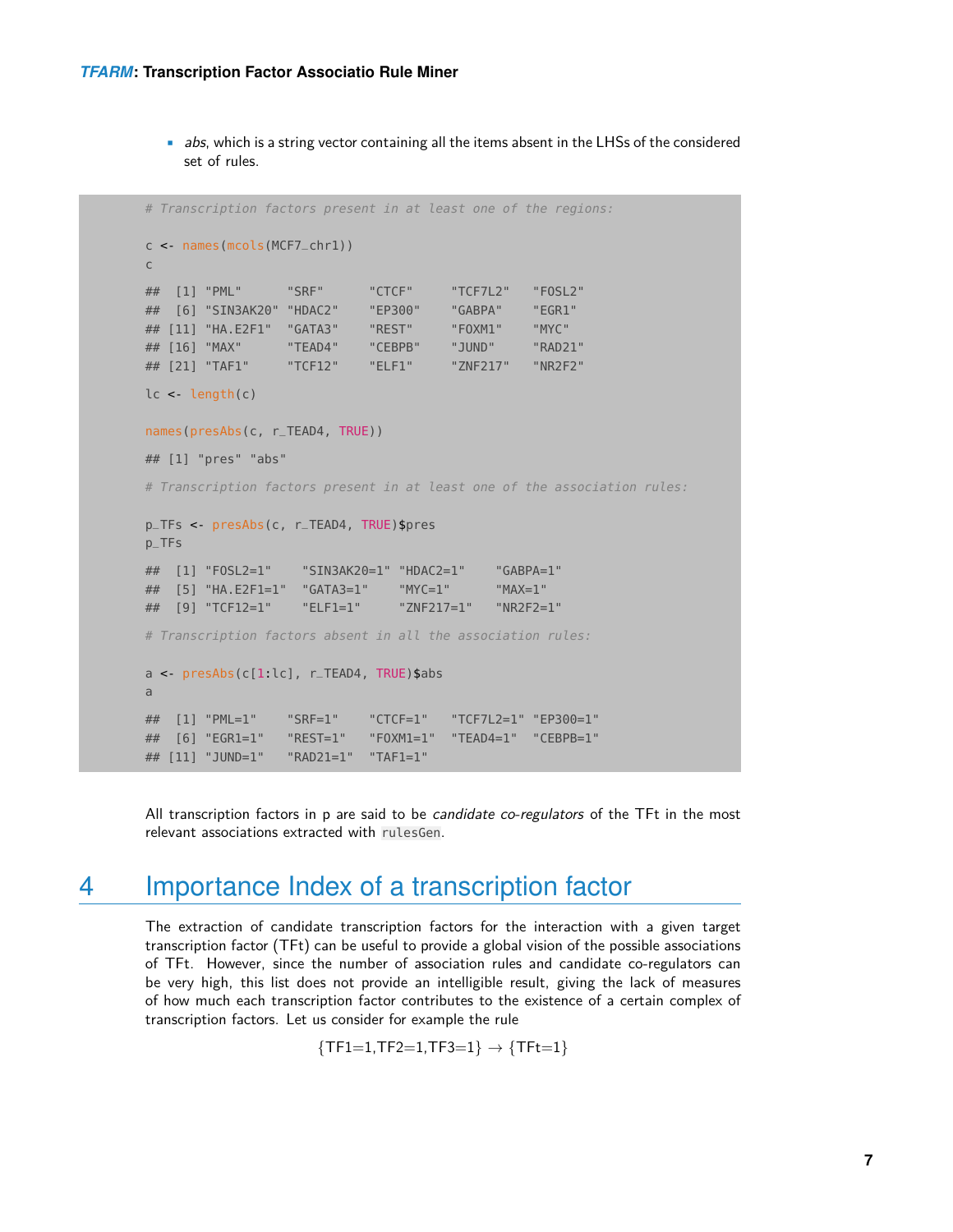Just looking at it, the user could not tell if the presences of TF1, TF2 and TF3 equally contribute to the prediction of the presence of TFt. A solution to this problem can be given by removing, alternatively, TF1, TF2, and TF3 from the rule and evaluate:

- 1) if the rule keeps on existing and being relevant
- 2) how the three quality measures of support, confidence, and lift of the rule change.

If a rule is not found as relevant after removing a transcription factor from its LHS, then the presence of that transcription factor in the pattern  $\{TF1=1,TF2=1,TF3=1\}$  is fundamental for the existence of the association rule  $\{TF1=1,TF2=1,TF3=1\}$   $\rightarrow \{TFt=1\}$ . Otherwise, if the rule keeps on existing as relevant, and its quality measures are similar to the ones of the rule initially considered, then the presence of that transcription factor in the pattern  $\{TF1=1, TF2=1, TF3=1\}$  is not fundamental for the existence of the association rule  $\{TF1=1,TF2=1,TF3=1\}$   $\rightarrow$   $\{TFt=1\}$ . Let us fix an item I (i.e., a candidate co-regulator for TFt) and extract the subset of the most relevant associations containing I, named  ${R<sup>1</sup>}$ (with J number of rules in  $\{{\sf R}^I\}$ , J $=|\{{\sf R}^I\}|$ ). Each element of  $\{{\sf R}^I{}_j\}_{j=1:J}$  is described by a set of quality measures of support, confidence and lift:  $\{s_j^I, \, c_j^I, \, l_j^I\}_{j=1:J}.$ 

<span id="page-7-0"></span>

| rule | support | confidence |  |
|------|---------|------------|--|
|      |         |            |  |
|      |         |            |  |

**Table 1: Rules containing item I, and corrispondent measures of support, confidence and lift**

Let then be  $\{R_j^{I-}\}_{j=1:J}$  the set of rules obtained substituting the presence of item I with its absence in each element of  $\{R_j^I\}_{j=1:J}$ . For example, if I is TF1 and  $R_j^I$  is the rule  $\{\textsf{TF1=}1,\textsf{TF2}=1,\textsf{TF3}=1\}\rightarrow \{\textsf{TF}t=1\},$  with measures  $\{s_j^I,c_j^I,l_j^I\},$  then  $R_j^{I-}$  will be the rule  $\{TF1=0,TF2=1,TF3=1\} \rightarrow \{TFt=1\}$  with measures  $\{s^{I-}_j, c^{I-}_j, l^{I-}_j\}$ . Thus,  $R^I_j$ and  $R_j^{-I}$  consider the same number of association rules for each item.

<span id="page-7-1"></span>

| rule | support | confidence |  |
|------|---------|------------|--|
|      |         |            |  |
|      |         |            |  |

**Table 2: Rules originally containing item I obtained by removing I, and corrispondent support, confidence and lift measures**

<span id="page-7-2"></span>To analyze the importance of a transcription factor, for example TF1, we can compare the two distributions  $\{s_j^I,~c_j^I\}_{j=1:J}$  and  $\{s_j^{I^-},~c_j^{I^-}\}_{j=1:J}$  for each  ${\tt j}$  in  $\{1,...,{\tt J}\}.$  Since support and confidence vary in [0,1], while the lift is directly proportional to the confidence measure, we can define an index of the importance of item I in the rule  $\mathsf{R}^I{}_j$  for  $\mathsf j$  in  $\{1,...,\mathsf{J}\}$  as:

$$
imp(I)_j = \Delta s_j + \Delta c_j
$$

with:  $\Delta s_j = s^I{}_j - s^{I^-}{}_j$   $\Delta c_j = c^I{}_j - c^{I^-}{}_j$ 

The importance of I in its set of rules  $\{R^I\}$  is obtained evaluating the mean of all its importances imp(I)<sub>i</sub> in the set of rules:

$$
imp(I) = \frac{\sum_{j=1}^{J} imp(I)_j}{J}
$$
6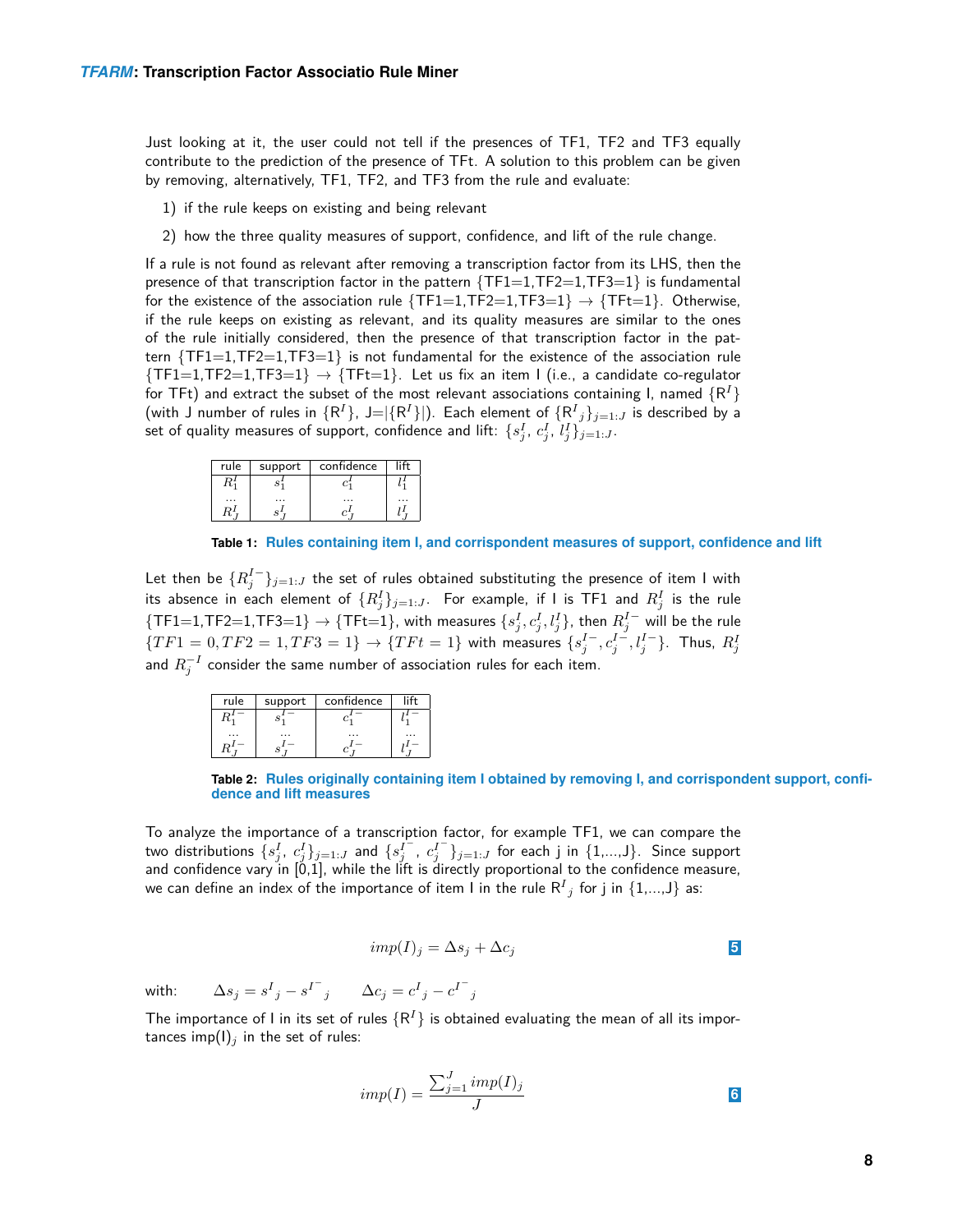Then, evaluating the index  $imp(1)$  for each item in the relevant association rules extracted can be useful to rank the transcription factors by their importance in the association with the target transcription factor, TFt. The presence of the transcription factors with highest mean Importance Index is assumed to be fundamental for the existence of some regulatory complexes (i.e., association rules assumed to be relevant); the transcription factors with lower mean Importance Index, instead, do not significantly influence the pattern of transcription factors associated with the target transcription factor. The definition of the Importance Index can be extended to couples of items, triplets, and so on. This can be easily done by substituting the item I with a set of items (for example  $I = \{TF1=1,TF2=1\}$ ), and applying the rest of the procedure in a completely analogous way. Thus, we identify as  $R^I$  the set of rules containing both TF1 and TF2 and  $R^{I-}$  as the set of correspondent rules without the two transcription factors. This kind of approach allows the identification of interactions between transcription factors that would be unrevealed just looking at a list of association rules. The rulesTF function in  $TFARM$  package provides the subset of input rules containing a given transcription factor TFi. It takes in input:

- a set of rules
- the transcription factor TFi that the user wants to find in the LHSs of a subset of the considered rules
- a logical parameter, verbose: if verbose  $= TRUE$ , a console message is returned if the searched subset of rules is empty.

The output of the function is a data.frame containing the subset of rules whose LHSs contain TFi, and the corresponding quality measures. Using the introduced notation, the output of the rulesTF function is  $\{{\sf R}^I{}_j\}_{j=1:J}$  with the quality measures  $\{{\sf s}^I{}_j,~{\sf c}^I{}_j,~{\sf I}^I{}_j\}_{j=1:J}$ . The data.frame has J rows and five columns: the first column contains the LHS of the selected rules, the second one contains the RHS of the rules and the last three columns contain s ${}^I{}_j,$ c $^{I}{}_{j}$ , l $^{I}{}_{j}$  (that is a data.frame like the one in Table [1\)](#page-7-0).

```
# To find the subset of rules containing the transcription factor FOSL2:
r_FOSL2 <- rulesTF(TFi = 'FOSL2=1', rules = r_TEAD4, verbose = TRUE)
head(r_FOSL2)
\## lhs \qquad lhs \qquad lhs \qquad lhs \qquad lhs \qquad lhs \qquad## 1 {FOSL2=1,GABPA=1,MYC=1,ZNF217=1}
## 2 {FOSL2=1,GABPA=1,MYC=1,ZNF217=1,NR2F2=1}
## 3 {FOSL2=1,HDAC2=1,GABPA=1,MYC=1,ZNF217=1}
## 4 {FOSL2=1,GABPA=1,MYC=1,MAX=1,ZNF217=1}
## 5 {FOSL2=1,HDAC2=1,GABPA=1,GATA3=1,MYC=1,ZNF217=1}
## 6 {FOSL2=1,GABPA=1,HA.E2F1=1,GATA3=1,MYC=1,ZNF217=1}
## rhs support confidence lift
## 1 {TEAD4=1} 0.007812500 0.6571429 0.011888587
## 2 {TEAD4=1} 0.006453804 0.6333333 0.010190217
## 3 {TEAD4=1} 0.006114130 0.6428571 0.009510870
## 4 {TEAD4=1} 0.007133152 0.6363636 0.011209239
## 5 {TEAD4=1} 0.005434783 0.6400000 0.008491848
## 6 {TEAD4=1} 0.005095109 0.6250000 0.008152174
dim(r_FOSL2)[1]
## [1] 28
```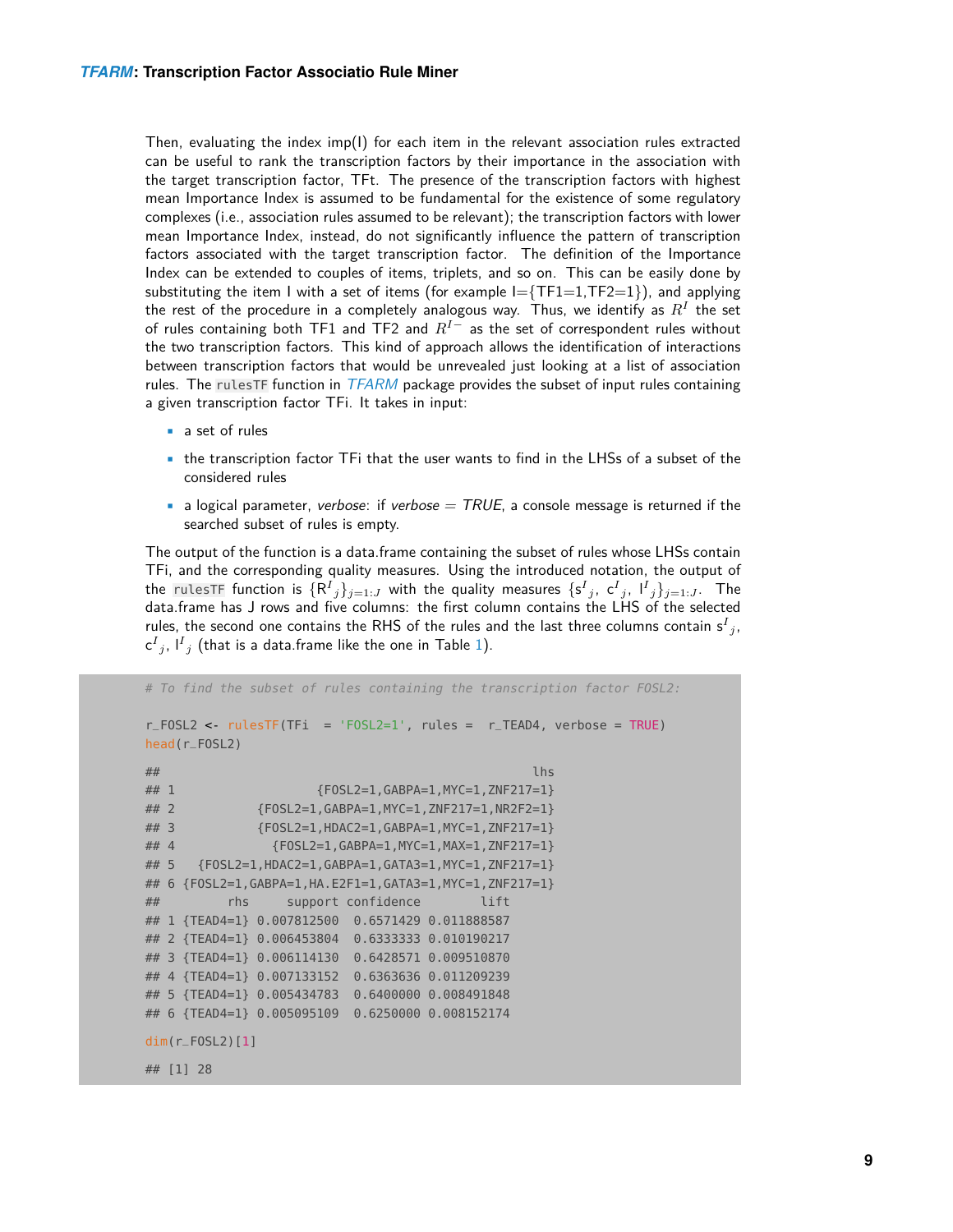```
# If none of the rules in input to rulesTF contains the given item TFi,
# and verbose = TRUE, a warnig message is reported to the user:
r_CCTCF <- rulesTF(TFi = 'CTCF=1', rules = r_CTEAD4, verbose = TRUE)
## Warning in rulesTF(TFi = "CTCF=1", rules = r_TEAD4, verbose = TRUE): None of
the rules contains CTCF=1
```
If the user wants to evaluate the importance of item I in a set of rules  $R^I$ , the user needs to substitute the presence of I in all the left-hand-side patterns of  $R<sup>I</sup>$  with its absence: this is done using the function rulesTF0 in [TFARM](http://bioconductor.org/packages/TFARM) package. This function takes in input:

- the transcription factor TFi to be removed
- a set of rules containing TFi
- the total set of rules
- the GRanges object containing the matrix of presences
- the target transcription factor.

It returns a data.frame with the rules obtained substituting the presence of TFi with its absence and the correspondent measures. Using the introduced notation, the output of the rulesTF0 function is  $\{R^{I-1}\}_{j=1:J}$  with the quality measures  $\{S^{I-1},S^{I-1},S^{I-1}\}_{j=1:J}$ . The data.frame has J rows and five columns: the first colum contains the LHS of the rules in  $R<sup>I</sup>$  without TFi, the second one contains the RHS of the rules and the last three columns contain s $^{I-}$ j, c $^{I-}$ j, l $^{I-}$ j (that is a data.frame like the one in Table [2\)](#page-7-1).

```
# For example to evaluate FOSL2 importance in the set of rules r_FOSL2:
r_noFOSL2 <- rulesTF0('FOSL2=1', r_FOSL2, r_TEAD4, MCF7_chr1, "TEAD4=1")
row.names(r_FOSL2) <- match(r_FOSL2$lhs, r_TEAD4$lhs)
row.names(r_noFOSL2) <- match(r_FOSL2$lhs, r_TEAD4$lhs)
head(r_noFOSL2)
\## lhs \qquad lhs \qquad lhs \qquad lhs \qquad lhs \qquad lhs \qquad## 2 {FOSL2=0,GABPA=1,MYC=1,ZNF217=1}
## 4 {FOSL2=0,GABPA=1,MYC=1,ZNF217=1,NR2F2=1}
## 5 {FOSL2=0,HDAC2=1,GABPA=1,MYC=1,ZNF217=1}
## 6 {FOSL2=0,GABPA=1,MYC=1,MAX=1,ZNF217=1}
## 7 {FOSL2=0, HDAC2=1, GABPA=1, GATA3=1, MYC=1, ZNF217=1}
## 8 {FOSL2=0,GABPA=1,HA.E2F1=1,GATA3=1,MYC=1,ZNF217=1}
## rhs support confidence lift
## 2 {TEAD4=1} 0.0027173913 0.09876543 0.02751359
## 4 {TEAD4=1} 0.0020380435 0.13043478 0.01562500
## 5 {TEAD4=1} 0.0010190217 0.06521739 0.01562500
## 6 {TEAD4=1} 0.0027173913 0.10126582 0.02683424
## 7 {TEAD4=1} 0.0006793478 0.05714286 0.01188859
## 8 {TEAD4=1} 0.0006793478 0.04166667 0.01630435
```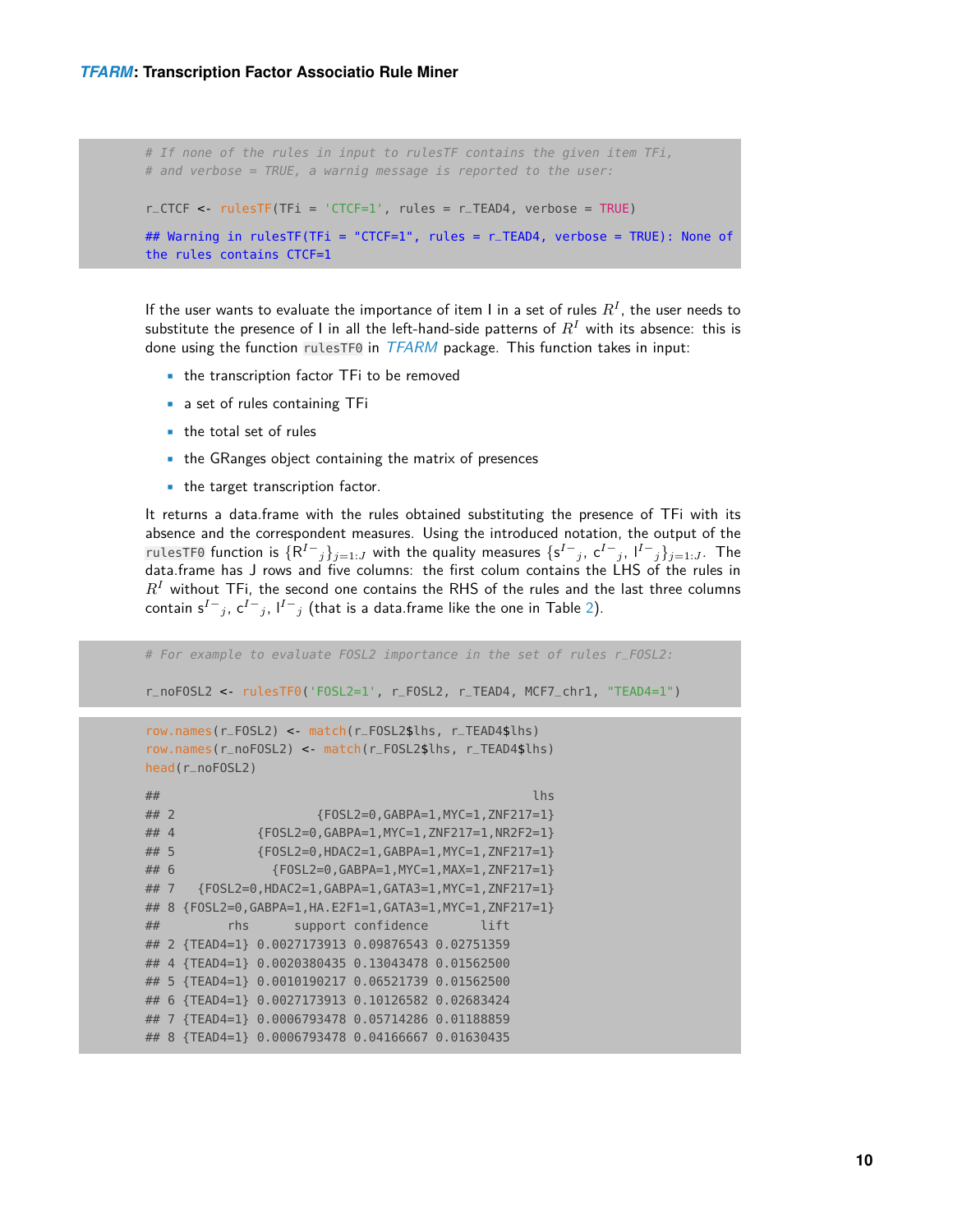Now that the two sets of rules  $\{{\sf R}^I{}_j\}_{j=1:J}$  and  $\{{\sf R}^{I-}{}_j\}_{j=1:J}$ , and the two sets of measures  $\{s^I{}_j, c^I{}_j, l^I{}_j\}_{j=1:J}$  and  $\{s^{I-}, s c^{I-}, l^I{}_j\}_{j=1:J}$  are obtained, the user can compute the Importance Index distribution for the chosen transcription factor TFi. This can be done with the function  $IComp$  in the  $TFARM$  package which takes in input:

- the transcription factor TFi
- the subset of rules rules TF containing TFi (provided by the function rulesTF) with their quality measures of support, confidence and lift
- the subset of rules rules\_noTF obtained from rules\_TF removing TFi (provided by the function rulesTF0)
- a logical parameter (figures) to graphically rapresent  $\{s^I{}_j, c^I{}_j, l^I{}_j\}_{j=1:J}$  and  $\{s^I{}_j,$  ${\sf c}^{I-}{}_{j},$   ${\sf l}^{I-}{}_{j}\}_{j=1:J}$ ; set *figures = TRUE* to get it as an output.

The function has five outputs:

- imp, which is the set of importance index values of TFi in the given set of rules (rules\_TF), one value for each rule.
- delta, which is the matrix of variations of standardized support, confidence, and lift, obtained removing TFi from rules\_TF.
- rwi, which is a data.frame that contains rules from rulesTF associated with each candidate co-regulator transcription factor.
- rwo, which is a data.frame with rules in rwi obtained removing each transcription factor TFi.
- the plots of  $\{s^I{}_j, c^I{}_j, l^I{}_j\}_{j=1:J}$  and  $\{s^{I-}_j, c^{I-}_j, l^{I-}_j\}_{j=1:J}$  obtained if the user sets  $figures = TRUE$ .

```
# Perform the IComp function to compute the Importance Index distribution:
imp_FOSL2 <- IComp('FOSL2=1', r_FOSL2, r_noFOSL2, figures=TRUE)
names(imp_FOSL2)
## [1] "imp" "delta" "rwi" "rwo"
imp_FOSL2$imp
## [1] 0.5634725 0.5073143 0.5827349 0.5395136 0.5876126
## [6] 0.5877491 0.5575295 0.6028063 0.5691677 0.5912939
## [11] 0.5261723 0.5722729 0.5876126 0.5876126 0.5859375
## [16] 0.5406774 0.5859375 0.5560171 0.5912939 0.5912939
## [21] 0.5261723 0.5722729 0.5722729 0.5876126 0.5849713
## [26] 0.5391110 0.5912939 0.5722729
head(imp_FOSL2$delta)
## diff_supp diff_conf
## 1 0.005095109 0.5583774
## 2 0.004415761 0.5028986
## 3 0.005095109 0.5776398
## 4 0.004415761 0.5350978
## 5 0.004755435 0.5828571
## 6 0.004415761 0.5833333
```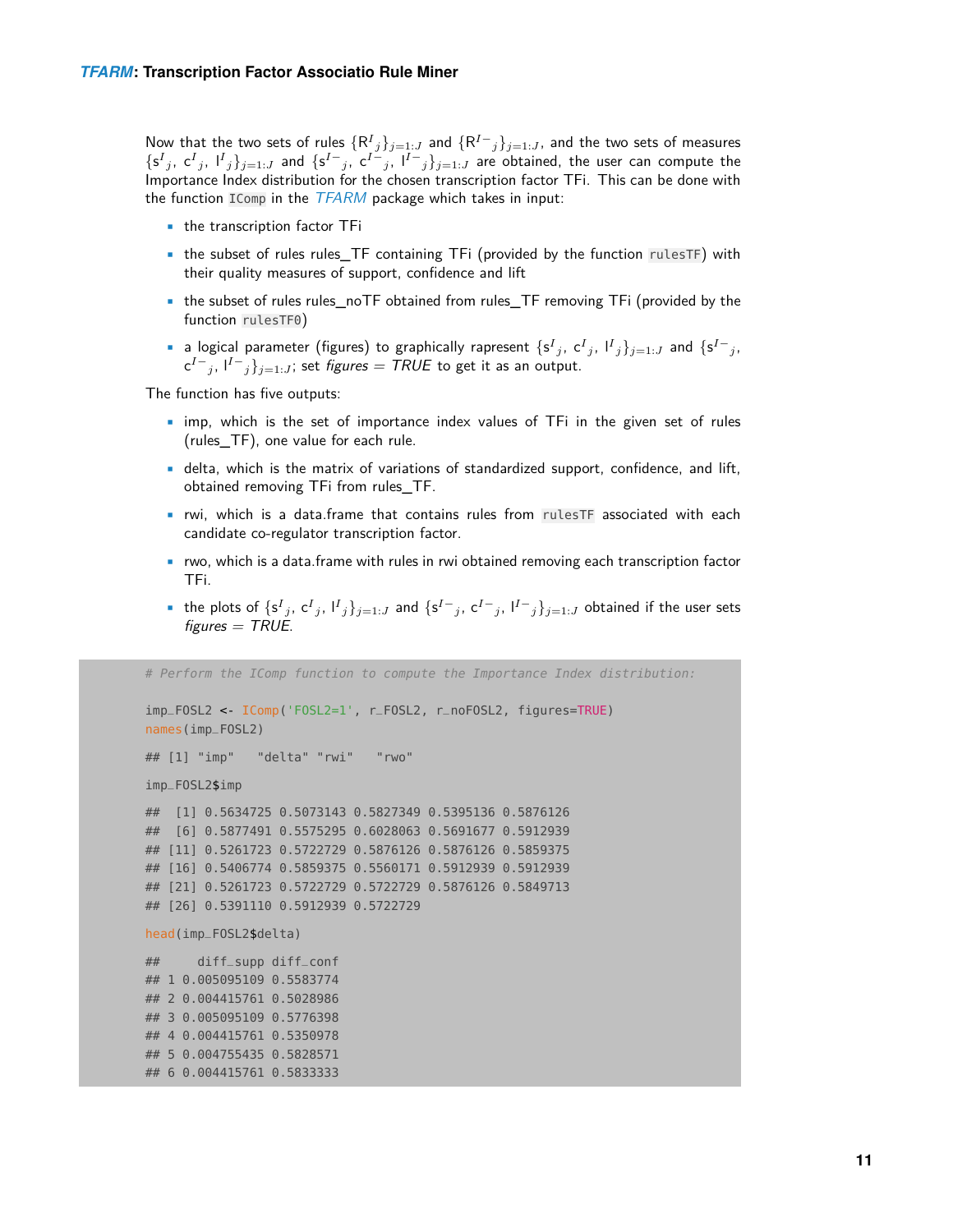```
head(imp_FOSL2$rwi)
```

| ##     |                      |                                                   | lhs                                                           |  |
|--------|----------------------|---------------------------------------------------|---------------------------------------------------------------|--|
| $##$ 2 |                      |                                                   | {FOSL2=1, GABPA=1, MYC=1, ZNF217=1}                           |  |
| ## 4   |                      |                                                   | {FOSL2=1, GABPA=1, MYC=1, ZNF217=1, NR2F2=1}                  |  |
| ## 5   |                      |                                                   | {FOSL2=1, HDAC2=1, GABPA=1, MYC=1, ZNF217=1}                  |  |
| ## 6   |                      |                                                   | {FOSL2=1, GABPA=1, MYC=1, MAX=1, ZNF217=1}                    |  |
| ## 7   |                      |                                                   | {FOSL2=1, HDAC2=1, GABPA=1, GATA3=1, MYC=1, ZNF217=1}         |  |
|        |                      |                                                   | ## 8 {FOSL2=1, GABPA=1, HA. E2F1=1, GATA3=1, MYC=1, ZNF217=1} |  |
| ##     | rhs                  | support confidence                                | lift                                                          |  |
|        |                      | ## 2 {TEAD4=1} 0.007812500 0.6571429 0.011888587  |                                                               |  |
|        |                      | ## 4 {TEAD4=1} 0.006453804 0.6333333 0.010190217  |                                                               |  |
|        |                      | ## 5 {TEAD4=1} 0.006114130 0.6428571 0.009510870  |                                                               |  |
|        |                      | ## 6 {TEAD4=1} 0.007133152 0.6363636 0.011209239  |                                                               |  |
|        |                      | ## 7 {TEAD4=1} 0.005434783 0.6400000 0.008491848  |                                                               |  |
|        |                      | ## 8 {TEAD4=1} 0.005095109 0.6250000 0.008152174  |                                                               |  |
|        | head(imp_F0SL2\$rwo) |                                                   |                                                               |  |
|        |                      |                                                   |                                                               |  |
| ##     |                      |                                                   | lhs                                                           |  |
| $##$ 2 |                      |                                                   | ${FOSL2=0, GABPA=1, MYC=1, ZNF217=1}$                         |  |
| $##$ 4 |                      |                                                   | {FOSL2=0, GABPA=1, MYC=1, ZNF217=1, NR2F2=1}                  |  |
| ## 5   |                      |                                                   | ${FOSL2=0, HDAC2=1, GABPA=1, MYC=1, ZNF217=1}$                |  |
| ## 6   |                      |                                                   | ${FOSL2=0.GABPA=1.MYC=1.MAX=1.ZNF217=1}$                      |  |
| ## 7   |                      |                                                   | {FOSL2=0, HDAC2=1, GABPA=1, GATA3=1, MYC=1, ZNF217=1}         |  |
|        |                      |                                                   | ## 8 {FOSL2=0, GABPA=1, HA. E2F1=1, GATA3=1, MYC=1, ZNF217=1} |  |
| ##     | rhs                  | support confidence                                | lift                                                          |  |
|        |                      | ## 2 {TEAD4=1} 0.0027173913 0.09876543 0.02751359 |                                                               |  |
|        |                      | ## 4 {TEAD4=1} 0.0020380435 0.13043478 0.01562500 |                                                               |  |
|        |                      | ## 5 {TEAD4=1} 0.0010190217 0.06521739 0.01562500 |                                                               |  |
|        |                      | ## 6 {TEAD4=1} 0.0027173913 0.10126582 0.02683424 |                                                               |  |
|        |                      | ## 7 {TEAD4=1} 0.0006793478 0.05714286 0.01188859 |                                                               |  |
|        |                      | ## 8 {TEAD4=1} 0.0006793478 0.04166667 0.01630435 |                                                               |  |



**Figure 1: Support and Confidence for the extracted rules before and after the removal of item** I Left panel: Support distribution  $\{s_j^I\}_{j=1:J}$ , black thick line, and  $\{s_j^{I-}\}_{j=1:J}$ ,red dotted line. Right panel: Confidence distribution  $\{c^I_j\}_{j=1:J}$ , black thick line, and  $\{c^{I-}_j\}_{j=1:J}$ , red dotted line.

The most useful application of the function IComp is the ranking of candidate co-regulators through their importances. As previously seen, the candidate co-regulators are returned by the function presAbs. The evaluation of the mean Importance of each co-regulator can be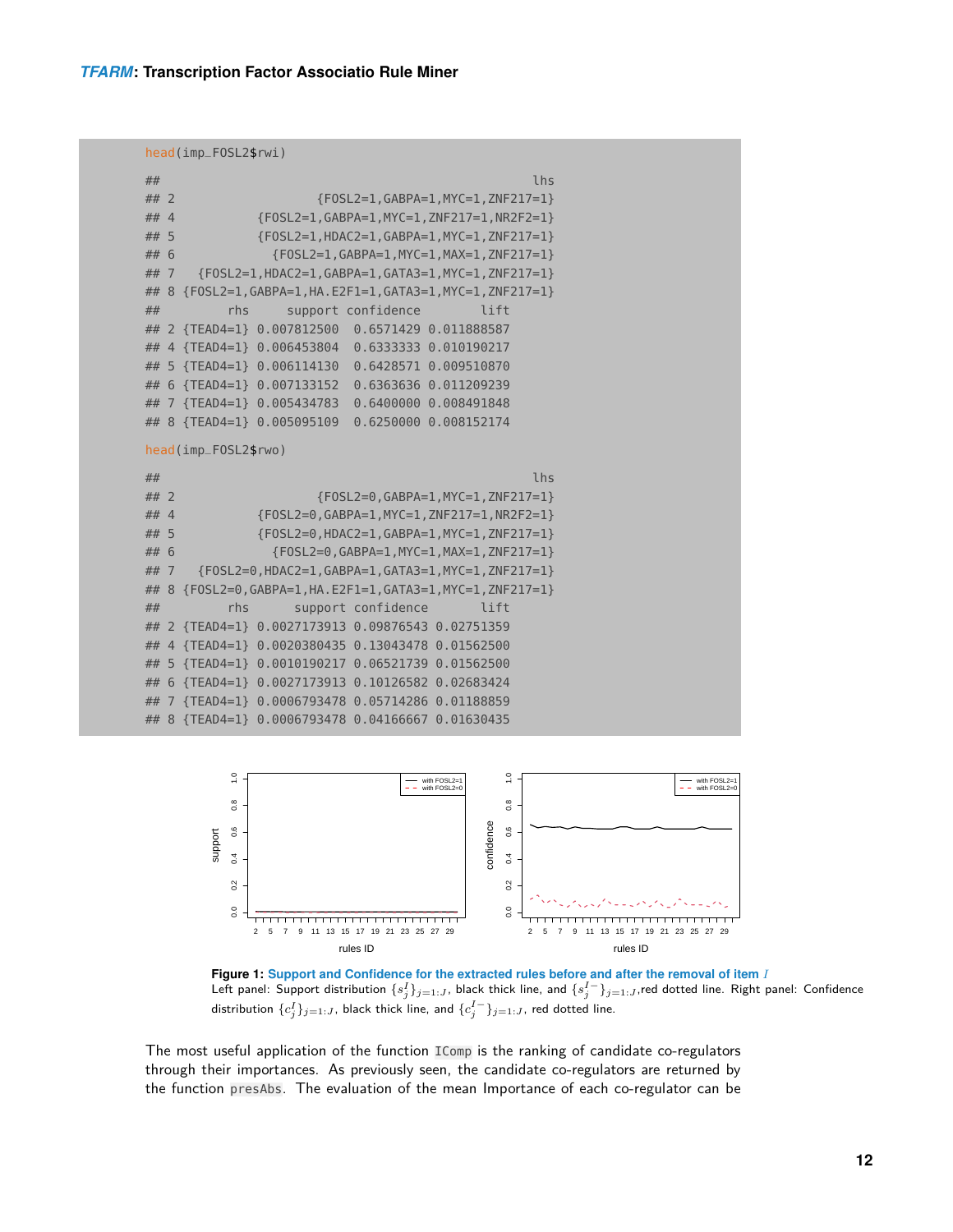computed cycling the three functions rulesTF, rulesTF0 and IComp over a string vector with all transcription factors present in the set of relevant association rules extracted, as returned by the function presAbs.

```
# For the considered example the user could run:
DELTA_mean_supp <- vector("list", length(p_TFs))
DELTA_mean_conf <- vector("list", length(p_TFs))
all < lapply(p_TFs, function(pi) {
       A <- rulesTF(pi, r_TEAD4, FALSE)
        B <- rulesTF0(pi, A, r_TEAD4, MCF7_chr1, "TEAD4=1")
    IComp(pi, A, B, figures=FALSE)
 })
for (i in 1 length(p_TFs)) {
    IMP_Z[[i]] <- all[[i]]$imp
# Extract the delta variations of support and confidence:
    DELTA_mean_supp[[i]] <- apply(all[[i]]$delta[1], 2, mean)
    DELTA_mean_conf[[i]] <- apply(all[[i]]$delta[2], 2, mean)
}
  IMP <- data.frame(
     TF = p_TFs,
      imp = sapply(IMP_Z, mean),
      sd = sapply(IMP_Z, sd),
      delta_support = as.numeric(DELTA_mean_supp),
     delta_confidence = as.numeric(DELTA_mean_conf),
     nrules = sapply(IMP_Z, length),
      stringsAsFactors=FALSE
  )
  library(plyr)
##
## Attaching package: 'plyr'
## The following object is masked from 'package:IRanges':
##
## desc
## The following object is masked from 'package:S4Vectors':
##
## rename
```

```
# Sort by imp column of IMP
```

```
IMP.ord <- arrange(IMP, desc(imp))
IMP.ord
## TF imp sd delta_support
## 1 ZNF217=1 0.6337003 0.0137307484 0.005423460
## 2 FOSL2=1 0.5700001 0.0245475607 0.004440023
## 3 GABPA=1 0.5630153 0.0759261948 0.005151721
## 4 MYC=1 0.5556017 0.1562668117 0.005349864
```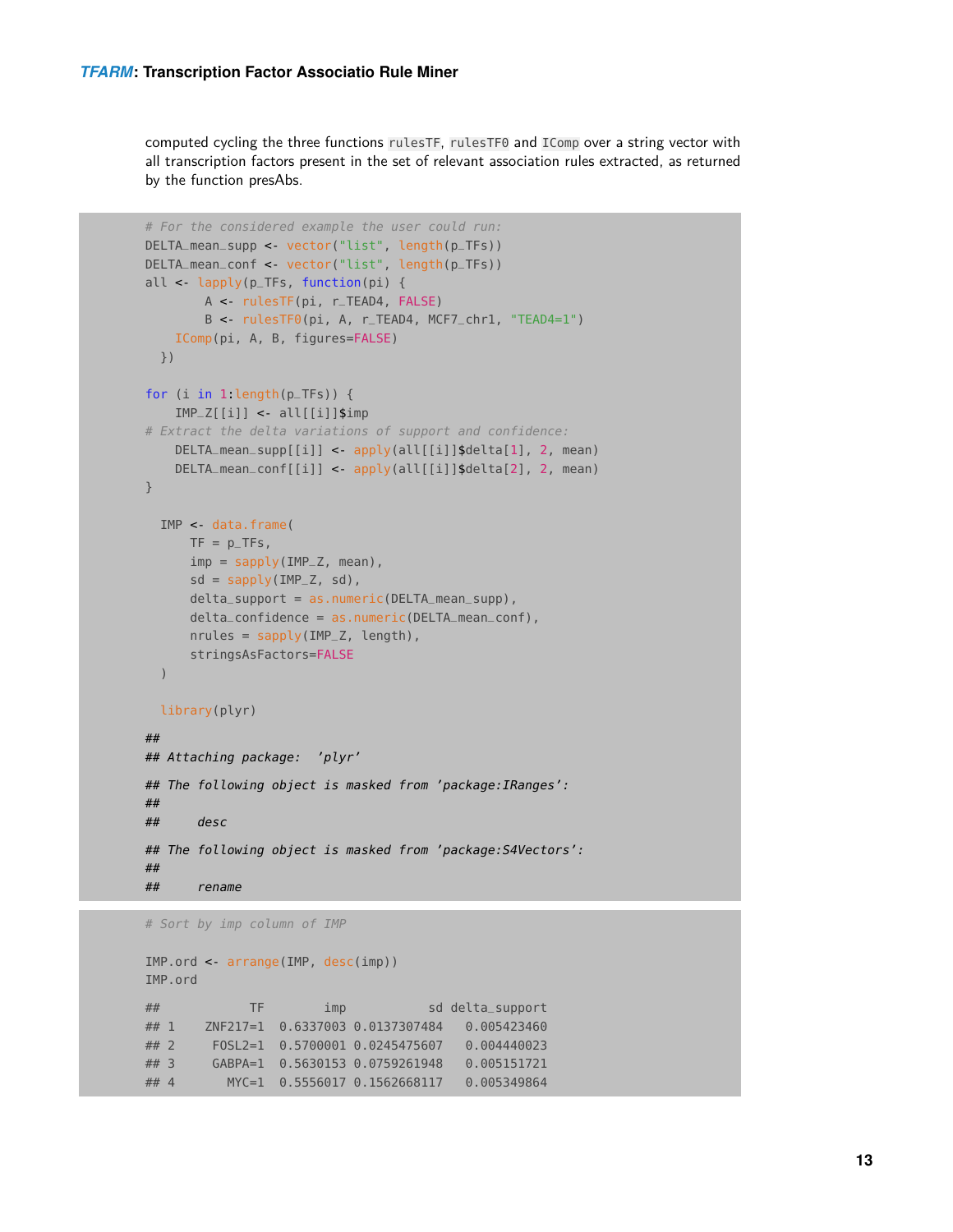| ## 5   |         | $MAX=1$                 |                        | $0.4937297$ $0.3622483586$                    | 0.005289208 |
|--------|---------|-------------------------|------------------------|-----------------------------------------------|-------------|
| ## 6   |         |                         |                        | GATA3=1 0.4826400 0.2562831652 0.005064229    |             |
| $##$ 7 |         |                         |                        | TCF12=1 0.4607986 0.0205092581 0.001358696    |             |
| ## 8   |         |                         |                        | SIN3AK20=1 0.4128163 0.2408282842 0.005038496 |             |
| ## 9   |         |                         |                        | HDAC2=1 0.3214813 0.2852705613 0.004959239    |             |
|        | ## 10   |                         |                        | HA.E2F1=1 0.1295856 0.0001961108              | 0.004585598 |
|        | ## 11   |                         |                        | ELF1=1 -0.1201596 0.4630672884 0.004840353    |             |
|        | $##$ 12 |                         |                        | NR2F2=1 -0.1433436 0.4269140814 0.004925272   |             |
| ##     |         | delta confidence nrules |                        |                                               |             |
| ## 1   |         |                         | 0.6282768              | 30                                            |             |
| $##$ 2 |         |                         | 0.5655600              | 28                                            |             |
| $##$ 3 |         |                         | 0.5578636              | 30                                            |             |
| $##$ 4 |         |                         | 0.5502518<br>$\sim$ 28 |                                               |             |
| ## 5   |         |                         | 0.4884405              | 14                                            |             |
| ## 6   |         |                         | 0.4775758              | 22                                            |             |
| $##$ 7 |         |                         | 0.4594399              | $\overline{2}$                                |             |
| ## 8   |         |                         | 0.4077778              | 12                                            |             |
| ## 9   |         |                         | 0.3165220              | 15                                            |             |
|        | ## 10   |                         | 0.1250000              | $\overline{4}$                                |             |
|        | ## 11   |                         | $-0.1250000$           | 8                                             |             |
|        | ## 12   |                         | $-0.1482689$           | 10                                            |             |

In this way we get, besides the mean Importance Index of each candidate co-regulator of TFt  $(TFt = TEAD4$  in the example), the standard deviation of the distribution of the Importance Index of each candidate co-regulator of TFt, and the number of rules in which each candidate co-regulator of TFt is present. The function IComp can be easily generalized for the

<span id="page-13-0"></span>computation of the mean Importance Index of combinations of transcription factors (see the example used for the heatI function in the following section).

### 4.1 Validation of the Importance Index formula

We defined the Importance Index of an item in an association rule as the linear combination of the variations of the support and confidence of the rule obtained substituting the presence of the item in the left-hand-side of the association rule, with its absence (as in Formula [5\)](#page-7-2). In this way, we assume that each of the two variations equally contributes to the evaluation of the contribution of the item to the prediction of the presence of another item in the righthand-side of the considered association rule. Nevertheless, one of the two quality measures might be more or less sensitive than the other to the removal of the item from the rule, leading to a greater or smaller variation of one or more of the values of support and confidence.

Thanks to the Principal Components Analysis [\[7\]](#page-21-6) [\[8\]](#page-22-0), computed by the function IPCA in the  $TFARM$  package, we can evaluate if it is possible to find a subspace of  $\mathbb{R}^2$  in which the most variability of the dataset containing the variations of the measures (Table [3\)](#page-14-0) is captured. This can be easily done by extracting the delta variations of support and confidence, using the function IComp, simply getting its *delta* output, as well as a matrix containing the candidate co-regulators found, and the number of rules in which each of them appears.

A principal component is a combination of the original variables after a linear transformation; the set of principal components defines a new reference system. The new coordinates of data represented in the reference system defined by principal components are called scores,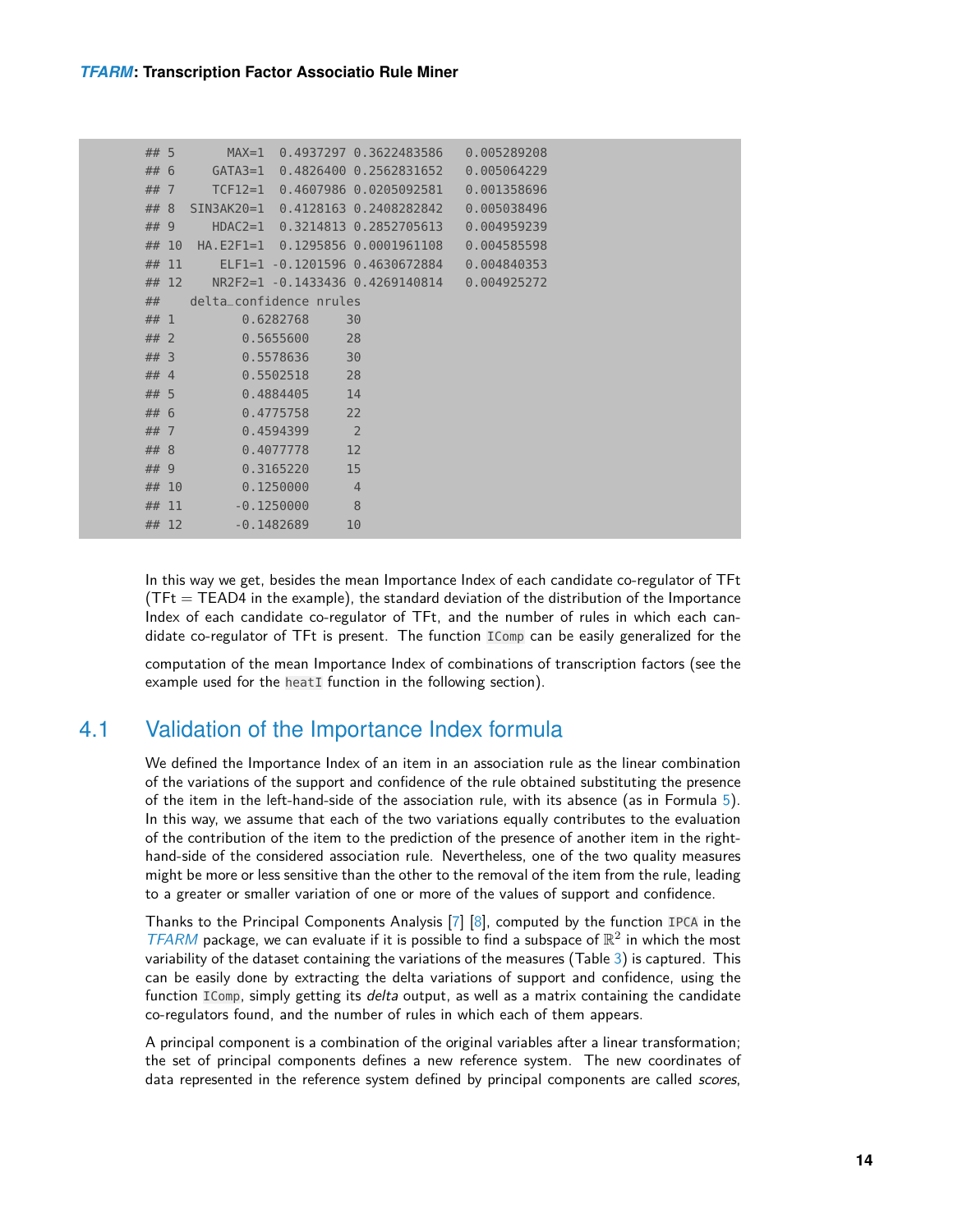<span id="page-14-0"></span>

| ΤF     | $\Delta s_s$           | $\Delta c_c$           |   |
|--------|------------------------|------------------------|---|
| $TF_1$ | $\Delta s_{s,1}$       | $\Delta c_{c,1}$       |   |
|        |                        |                        |   |
| $TF_1$ | $\Delta s_{s,n_1}$     | $\Delta c_{c,n_1}$     |   |
|        |                        |                        |   |
| .      | .                      | $\cdots$               | . |
| $TF_M$ | $\Delta s_{s,K-n_M+1}$ | $\Delta c_{c,K-n_M+1}$ |   |
|        |                        |                        |   |
| $TF_M$ | $\Delta s_{s,K}$       | $\Delta c_{c,K}$       |   |

**Table 3: Matrix with the variations of the support and confidence, obtained removing each transcription factor from the subset of rules in which it is present**

M is the total number of transcription factors, K is the total number of rules and  $n_i$  is the number of rules for transcription factor TFi.

and the coefficients of the linear combination that define each principal component are called loadings (so, loadings give a measure of the contribution of every observation to each principal component).

The IPCA function takes in input:

- the list of variations of distributions of support and confidence measures, obtained from the IComp function
- a matrix with the mean importance of all candidate co-regulators and the number of rules in which each of them appears.

It returns:

- a summary, containing: the standard deviation on each principal component, the proportion of variance explained by each principal component, and the cumulative proportion of variance described by each principal component;
- the scores of each principal component
- the loadings of each principal component
- a plot with the variability and the cumulate percentage of variance explained by each principal component
- a plot with the loadings of the principal components

```
# Select the candidate co-regulators and the number of rules
# associated with them, then perform the Principal Component Analysis:
colnames(IMP)
## [1] "TF" "imp" "sd"
## [4] "delta_support" "delta_confidence" "nrules"
TF_Imp <- data.frame(IMP$TF, IMP$imp, IMP$nrules)
i.pc <- IPCA(DELTA, TF_Imp)
names(i.pc)
## [1] "summary" "scores" "loadings"
i.pc$summary
```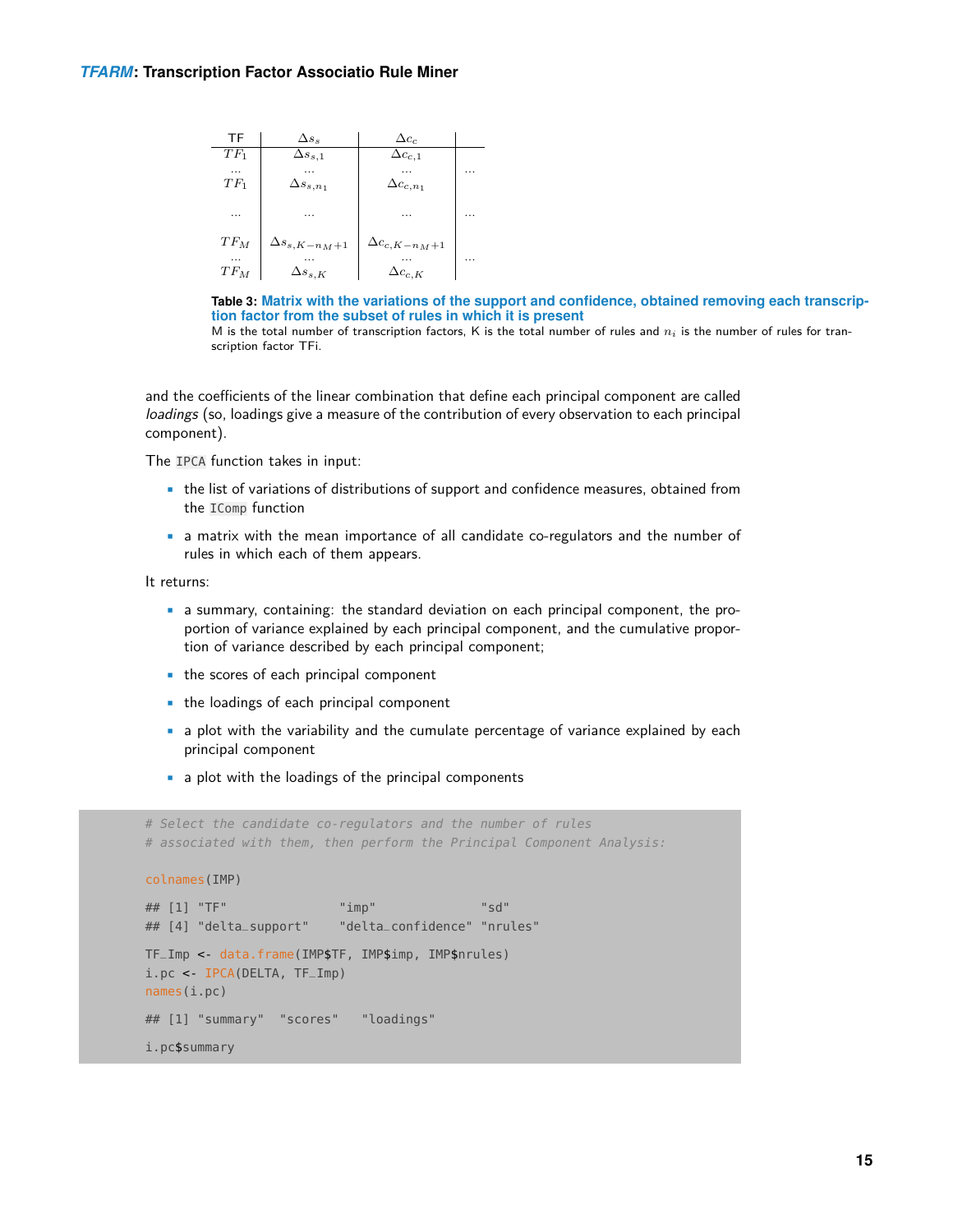```
## Importance of components:
## Comp.1 Comp.2
## Standard deviation 0.4110147 0.1435518
## Proportion of Variance 0.8912784 0.1087216
## Cumulative Proportion 0.8912784 1.0000000
head(i.pc$loadings)
## Comp.1 Comp.2
## delta s 0.7009374 0.7132228
## delta c 0.7132228 -0.7009374
head(i.pc$scores)
## Comp.1 Comp.2
## [1,] -0.3199744 0.006961379
## [2,] -0.3199744 0.006961379
## [3,] -0.3202125 0.006719116
## [4,] -0.3202000 0.005278056
## [5,] -0.3199703 0.006481026
## [6,] -0.3209268 0.005992327
```
<span id="page-15-1"></span>



**Figure 2: Principal Component Analysis of Importance Index Variances of each of the two principal components (on the top left), the cumulate proportion of variance explained by each principal component (on the top right), and loadings of the two principal components**

<span id="page-15-0"></span>Looking at the value of the variance associated with the first principal component in Figure [2,](#page-15-1) this value explains 89.13% of the variability of the DELTA dataset. Moreover, from the plot of the loadings in Figure [2,](#page-15-1) it is easy to note that the first principal component is a linear combination of the variations of support and confidence, that equally contribute to the combination. So, it is reasonable to define the Importance Index as in Formula [5.](#page-7-2)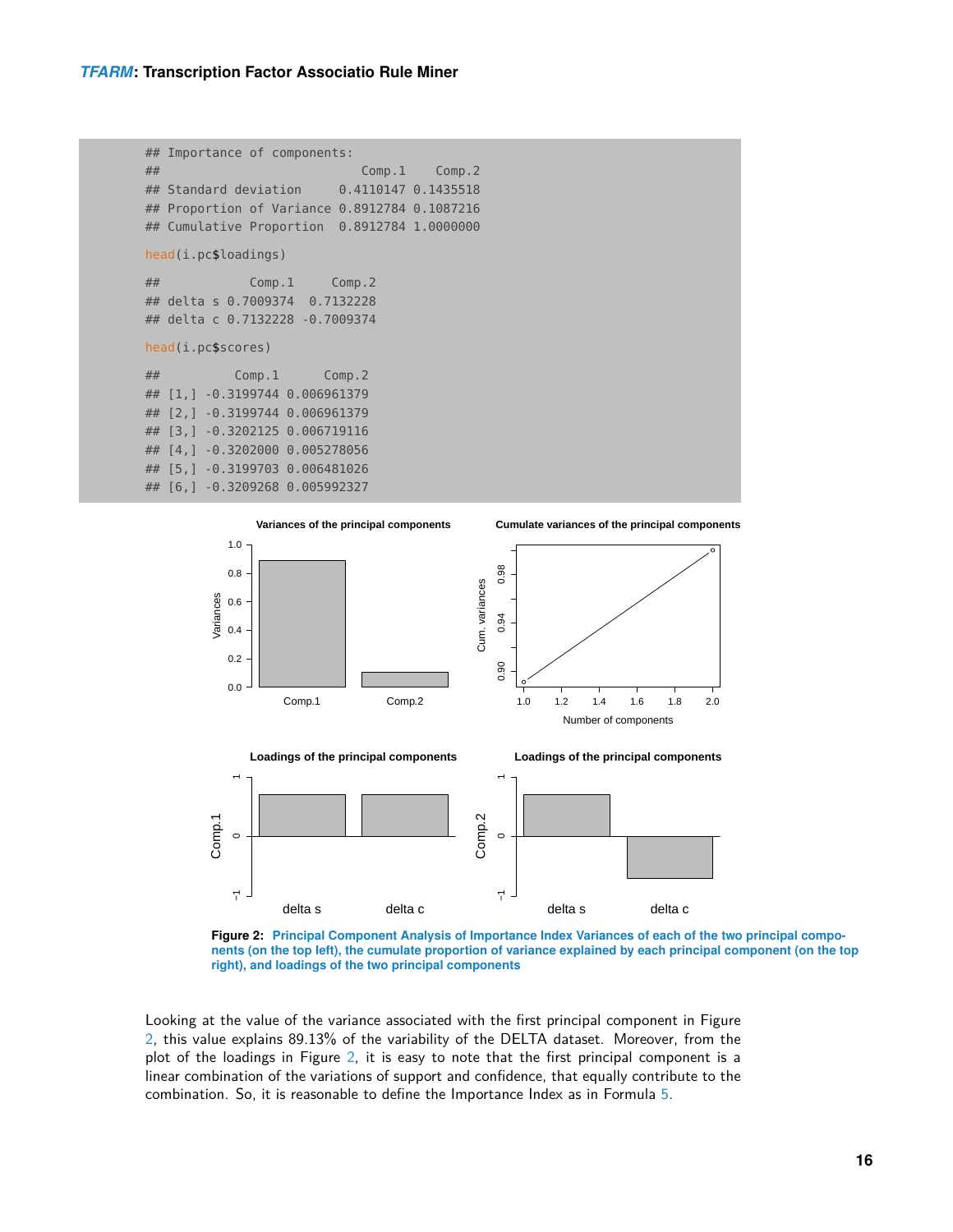### 5 Visualization tools

The function distribViz in the [TFARM](http://bioconductor.org/packages/TFARM) package provides a boxplot visualization of the Importance Index distributions of a set of transcription factors (or of combinations of transcription factors).

# Considering for example the candidate co-regulators # found in the set of rules r\_TEAD4: distribViz(IMP\_Z, p\_TFs) ## \$stats ## [,1] [,2] [,3] [,4] [,5] ## [1,] -0.3702446 0.5261723 0.5297554 -0.03725091 0.1294158 ## [2,] -0.3702446 0.5567733 0.5388463 0.14509511 0.1294158 ## [3,] -0.3702446 0.5775039 0.5617618 0.63009511 0.1295856 ## [4,] 0.1299253 0.5876126 0.6300951 0.63009511 0.1297554 ## [5,] 0.6300951 0.6028063 0.6300951 0.64543478 0.1297554 ## [,6] [,7] [,8] [,9] [,10] ## [1,] -0.06701281 0.6300951 0.6300951 -0.3702446 0.1297554 ## [2,] 0.12975543 0.6300951 0.6300951 -0.3702446 0.1297554 ## [3,] 0.31176178 0.6300951 0.6300951 -0.3702446 0.4709284 ## [4,] 0.63009511 0.6454348 0.6300951 -0.1615716 0.6300951 ## [5,] 0.64543478 0.6572690 0.6300951 -0.1615716 0.6454348 ## [,11] [,12] ## [1,] 0.4462964 0.6300951 ## [2,] 0.4462964 0.6300951 ## [3,] 0.4607986 0.6300951 ## [4,] 0.4753009 0.6454348 ## [5,] 0.4753009 0.6649554 ## ## \$n ## [1] 8 28 30 22 4 15 14 28 10 12 2 30 ## ## \$conf ## [,1] [,2] [,3] [,4] [,5] ## [1,] -0.64964662 0.5682955 0.5354395 0.4667194 0.1293173 ## [2,] -0.09084251 0.5867122 0.5880841 0.7934708 0.1298539 ## [,6] [,7] [,8] [,9] [,10] ## [1,] 0.1076461 0.6236176 0.6300951 -0.4745059 0.2427202 ## [2,] 0.5158775 0.6365726 0.6300951 -0.2659832 0.6991367 ## [,11] [,12]

## [1,] 0.4283940 0.6256701 ## [2,] 0.4932032 0.6345201 ## ## \$out ## [1] 0.5073143 0.3225770 0.3225770 -0.3571826 -0.3649356 ## [6] 0.2353649 0.3061141 0.3152983 0.1424778 0.6454348 ## [11] 0.6454348 0.3017311 0.3017311 0.6454348 0.6454348 ## [16] 0.6454348 0.6454348 0.6572690 0.6572690 0.5944293 ## [21] 0.5944293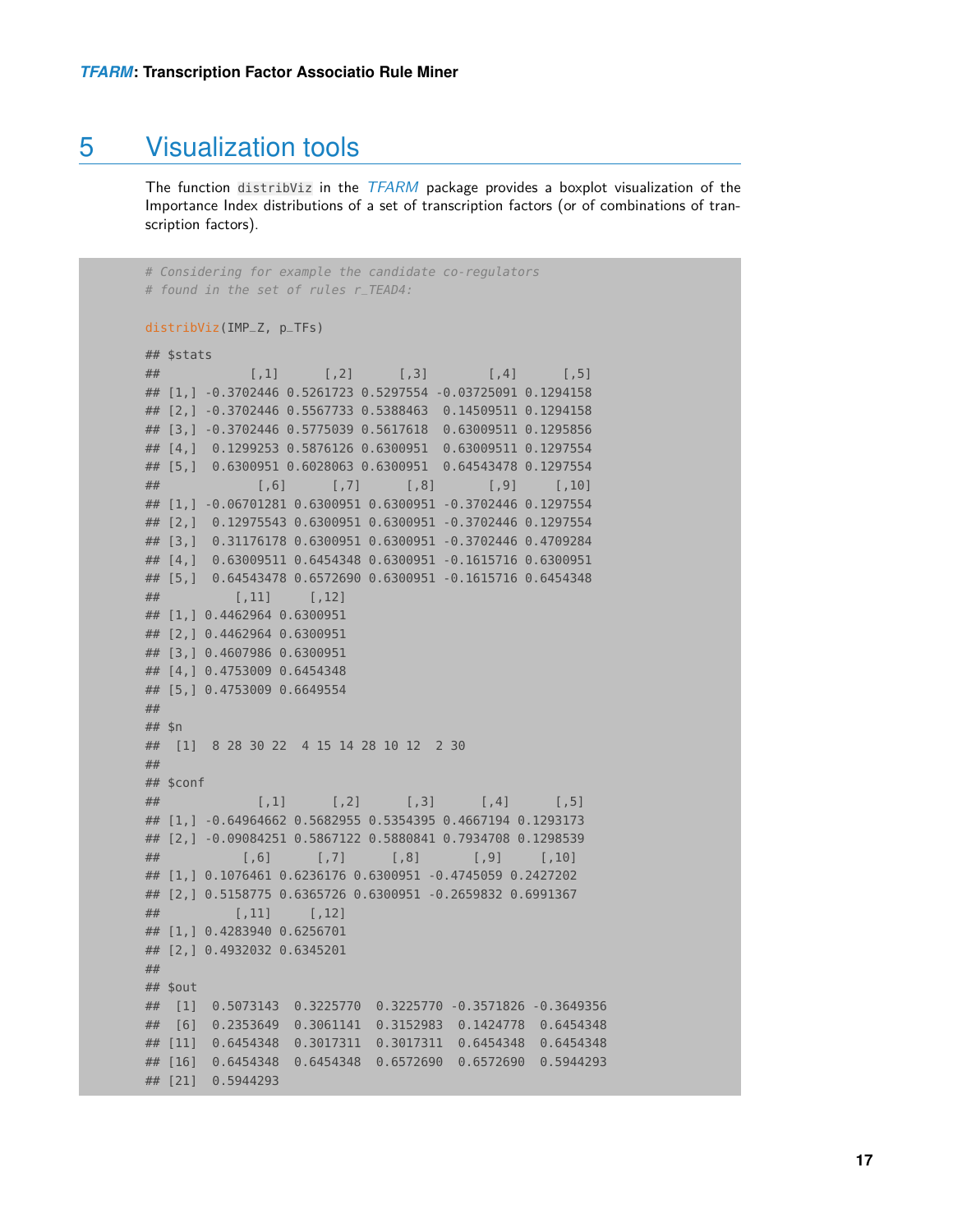#### *[TFARM](http://bioconductor.org/packages/TFARM)***: Transcription Factor Associatio Rule Miner**

```
##
## $group
## [1] 2 3 3 7 7 8 8 8 8 8 8 8 8 8 8 8 8 9
## [19] 9 12 12
##
## $names
## [1] "ELF1=1" "FOSL2=1" "GABPA=1" "GATA3=1"
## [5] "HA.E2F1=1" "HDAC2=1" "MAX=1" "MYC=1"
## [9] "NR2F2=1" "SIN3AK20=1" "TCF12=1" "ZNF217=1"
```
**Transcription Factor Importance index distributions**

<span id="page-17-0"></span>

**Figure 3: Importance Index distribution**

Importance Index distributions of candidate co-regulators of TEAD4 in the set of the 30 most relevant associations for the prediction of TEAD4 in promotorial regions of chromosome 1 in MCF7 cell line.

The shape of boxplots changes as follows:

- The higher the number of rules containing the candidate co-regulator I, the larger the boxplot for I is
- The higher the variability of the Importance Index of I, the longer the boxplot for I is
- The higher the median of the Importance Index distribution of I, the higher the boxplot for I is aligned with respect to the y-axis.

Moreover, named  $q_1$  and  $q_3$  the first and third quartiles of the Importance Index distribution for a given item I, all the rules where I has importance  $x \le q_1 - 1.5 * (q_3 - q_1)$  or  $x \ge$  $q_1 + 1.5 * (q_3 - q_1)$  are considered outlier rules, and represented with a circle outside the boxplot.

For example, in the boxplots in Figure [3](#page-17-0) it is easy to notice that:

- 1. SIN3AK20, HDAC2, GATA3, and GABPA have the highest median Importance Index, and they are present in a high number of relevant association rules
- 2. HA.E2F1 and TCF12 have intermediate median Importance Index and the lowest variability Importance Index distribution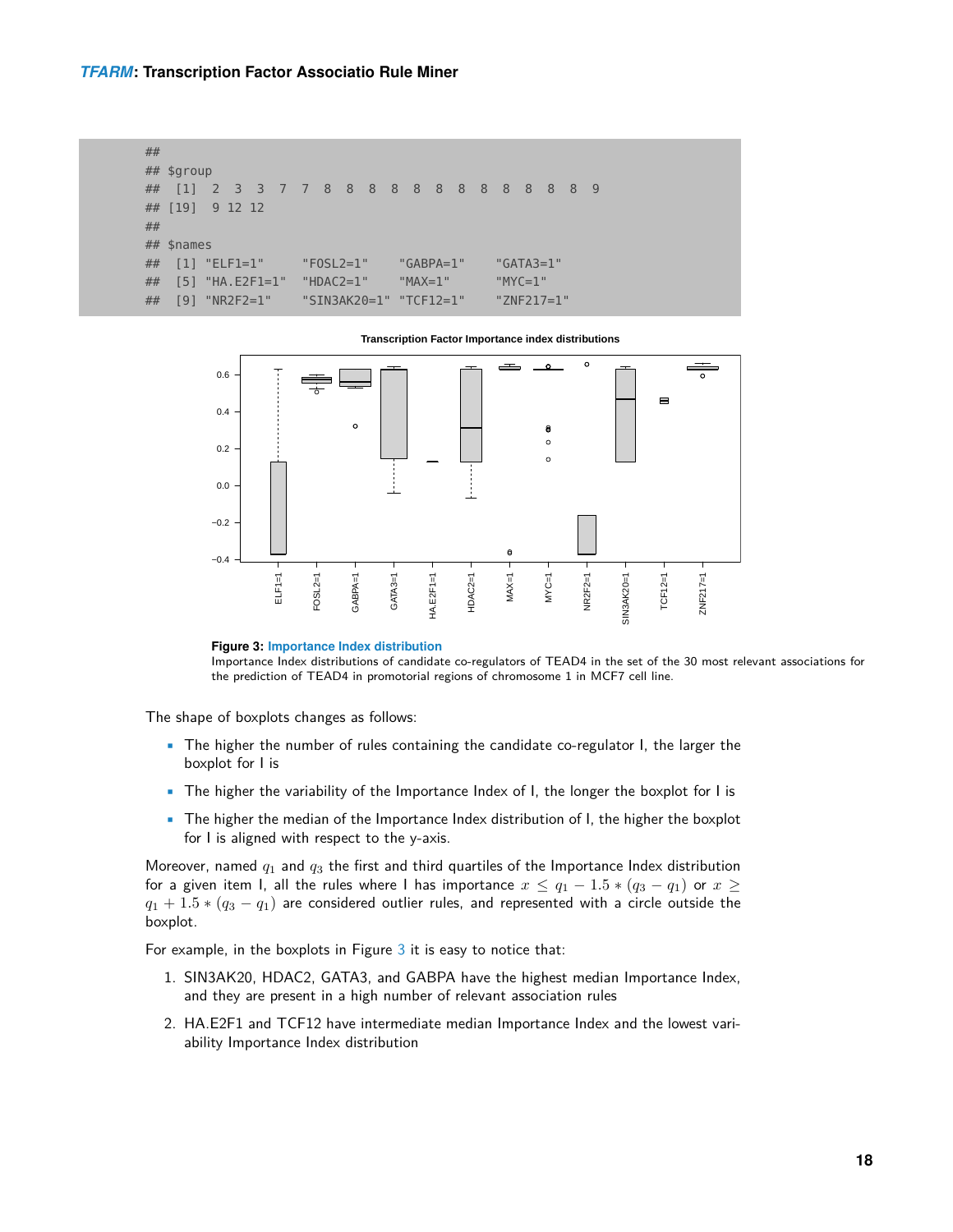3. ELF1 and NR2F2 are present in a high number of relevant association rules, but they have low median Importance Index and high variability of the Importance Index distribution.

It can also be noticed that for the transcription factors GABPA, MYC, MAX, NR2F2, FOSL2, and ZNF217 there are some outlier rules, that are rules in which the Importance Index of the candidate co-regulators is a lot higher or lower than the rest of the distribution. These outliers can be extracted as reported in the following text:

```
# Select the index of the list of importances IMP_Z
# containing importance distributions of transcription factor ZNF217
ZNF217_ index <- which(p_TFs == 'ZNF217=1')
# Select outlier rules where ZNF217 has importance greater than 0
o < IMP_Z[[ZNF217_index]] > 0
rule_o <- all[[ZNF217_index]]$rwi[o,]
# Display the one rule for example the sixth
rule_o[6,]
## lhs rhs
## 6 {FOSL2=1,GABPA=1,MYC=1,MAX=1,ZNF217=1} {TEAD4=1}
## support confidence lift
## 6 0.007133152 0.6363636 0.01120924
# So, ZNF217 is very relevant in the pattern of transcription factors
# {FOSL2=1,GABPA=1,MYC=1,MAX=1,ZNF217=1}
# for the prediction of the presence of TEAD4.
# To extract support, confidence and lift of the corresponding rule
# without ZNF217:
all <- all[[ZNF217_index]]$rwo[o,]
all[6,]## lhs rhs support
## 6 {FOSL2=1,GABPA=1,MYC=1,MAX=1,ZNF217=0} {TEAD4=1} 0
## confidence lift
## 6 0 0
# Since the measure of the rule obtained removing ZNF217 is equal to zero,
# the rule {FOSL2=1,GABPA=1,MYC=1,MAX=1,ZNF217=0} -> {TEAD4=1},
# obtained removing ZNF217, is found in the relevant rules for the prediction
# of the presence of TEAD4.
```
The function heatI is another useful visualization tool of the package  $TFARM$ ; it takes in input:

- a string vector with names of transcription factors
- a vector of mean importances of pairs of transcription factors in the previous input.

It returns a heatmap visualization of the mean importances of transcription factors in the considered string vector.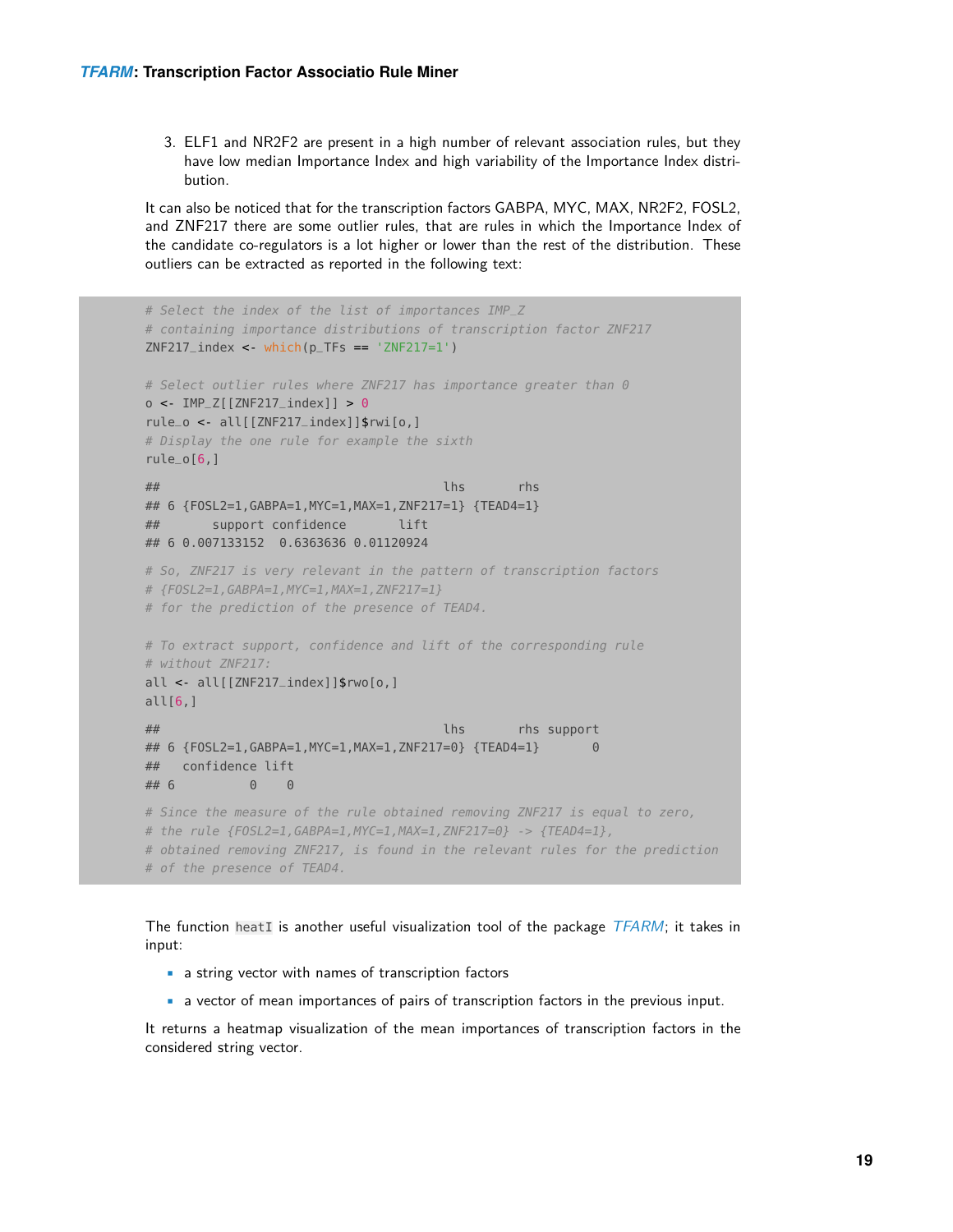Evaluating importances of combinations of transcription factors, the number of Importance Index distribution grows combinatorially. This makes it more difficult to see which are the most critical combinations (even sorting them by their mean importances). For pairs of transcription factors, the function heatI gives an heatmap visualization of a square matrix whose elements are as follows (Table [4\)](#page-19-0): called M the number of candidate co-regulators, the element  $(i,j)$  of such matrix is the mean Importance Index of a couple of transcription factors  $(TF_i, TF_j)$ . This matrix is symmetric with respect to the main diagonal.

<span id="page-19-0"></span>

|            | $TF_1$                            | TF2                               | $\cdots$ | $TF_{M=1}$                                       | $TF_M$                              |
|------------|-----------------------------------|-----------------------------------|----------|--------------------------------------------------|-------------------------------------|
| $TF_1$     | $\mathsf{imp}(TF_1)$              | $\textsf{imp}(\{TF_1,TF_2\})$     | $\cdots$ | $\textsf{imp}(\{TF_1,TF_{M-1}\})$                | $\textsf{imp}(\{TF_1,TF_M\})$       |
| $TF_2$     | $\textsf{imp}(\{TF_2, TF_1\})$    | $\mathsf{imp}(TF_2)$              | $\cdots$ | $\textsf{imp}(\{TF_2, TF_{M-1}\})$               | $\textsf{imp}(\{TF_2,TF_M\})$       |
| .          |                                   |                                   |          |                                                  |                                     |
| $TF_{M-1}$ | $\textsf{imp}(\{TF_{M-1},TF_1\})$ | $\textsf{imp}(\{TF_{M-1},TF_2\})$ | $\cdots$ | $\text{imp}(TF_{M-1})$                           | $\textsf{imp}(\{TF_{M-1},TF_{M}\})$ |
| $TF_M$     | $\textsf{imp}(\{TF_M, TF_1\})$    | $\mathsf{imp}(\{TF_M,TF_2\})$     | $\cdots$ | $\operatorname{\mathsf{imp}}(\{TF_M,TF_{M-1}\})$ | $\mathsf{imp}(TF_M)$                |

**Table 4: Mean importance matrix of couples of transcription factors**

To get this matrix, we need to build all possible combinations of pair of candidate coregulators. It can be easily computed with the function combn in the package combinat. This function takes as input a vector (which is a string vector of transcription factors) and the number of required elements in the combinations. Function combn( $p$ , 2) generates all pair combinations of p elements. The elements of each combination are then combined in the form TF1, TF2.

```
# Construct couples as a vector in which all possible combinations of
# transcription factors (present in at least one association rules)
# are included:
couples_0 <- combn(p_TFs, 2)
couples < past(couples_0[1,], couples_0[2,], sep=',')head(couples)
## [1] "FOSL2=1,SIN3AK20=1" "FOSL2=1,HDAC2=1"
## [3] "FOSL2=1,GABPA=1" "FOSL2=1,HA.E2F1=1"
## [5] "FOSL2=1,GATA3=1" "FOSL2=1,MYC=1"
# The evaluation of the mean Importance Index of each pair is
# then computed similarly as previously done for single transcription factors:
# Compute rulesTF, rulesTF0 and IComp for each pair, avoiding pairs not
# found in the r_TEAD4 set of rules
IMP_c <- lapply(couples, function(ci) {
       A_c <- rulesTF(ci, r_TEAD4, FALSE)
        if (all(!is.na(A_c[[1]][1]))){
        B_c <- rulesTF0(ci, A_c, r_TEAD4, MCF7_chr1, "TEAD4=1")
        IComp(ci, A_c, B_c, figures=FALSE)$imp
        }
 })
# Delete all NULL elements and compute the mean Importance Index of each pair
```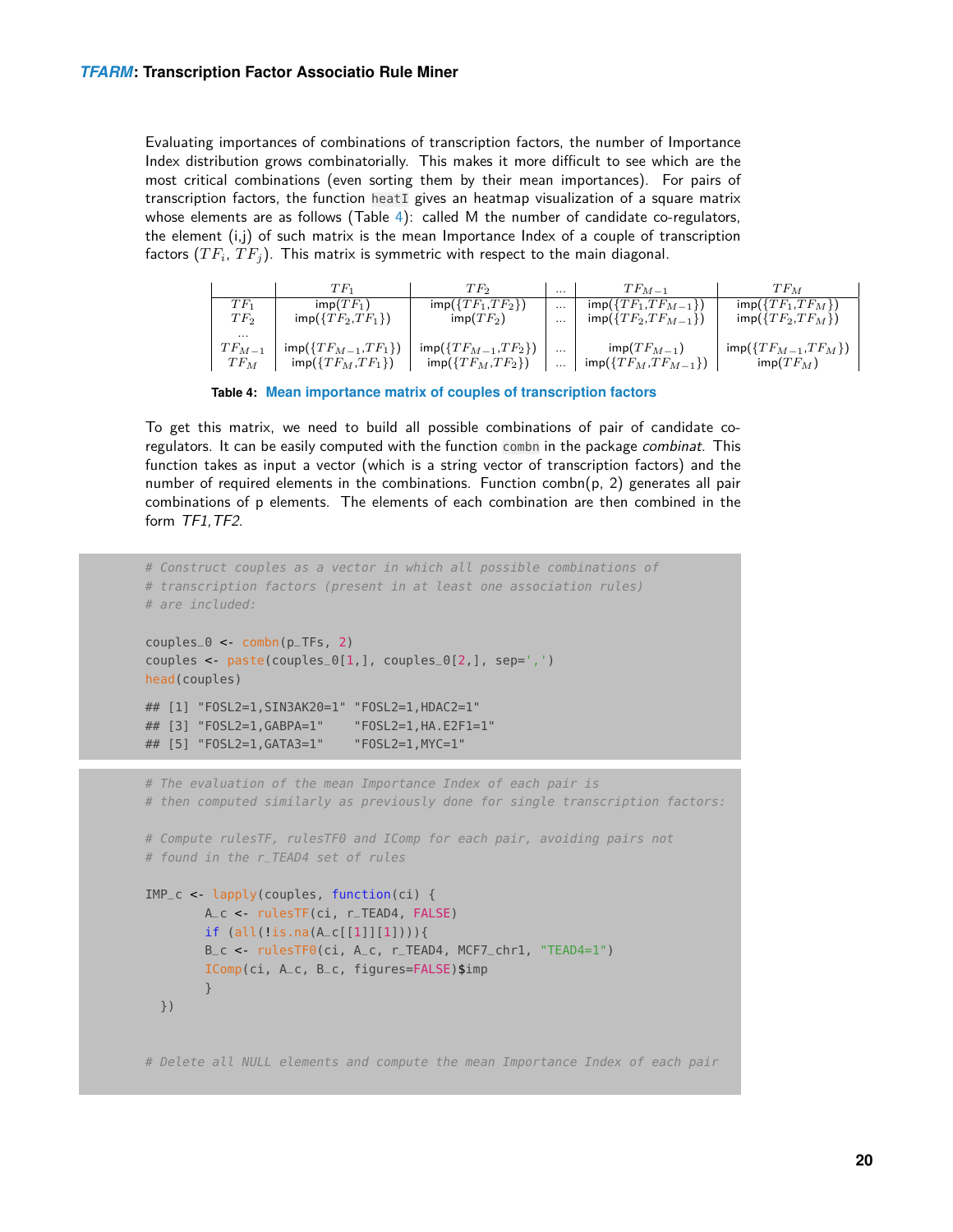```
I_c < matrix(0, length(couples), 2)
I_{-}c < data.frame(I_{-}c)
I_c[1] < paste(couples)
null.indexes <- vapply(IMP_c, is.null, numeric(1))
IMP_c <- IMP_c[!null.indexes]
I_c <- I_c[!null.indexes,]
I_c[,2] < vapply(IMP<sub>_c</sub>, mean, numeric(1))
colnames(I_c) < colnames(IMP[, 1:2])
```
# Select rows with mean Importance Index different from NaN, then order I\_c:

```
I_{-}c < I_{-}c [!is.na(I_c[,2]),]
I_{c} arrange(I_{c}, desc(imp))
head(I_c_ord)
## TF imp
## 1 TCF12=1,ZNF217=1 0.6479683
## 2 GABPA=1,NR2F2=1 0.6370300
## 3 ZNF217=1,NR2F2=1 0.6370300
```

```
## 4 MAX=1,NR2F2=1 0.6368886
## 5 GABPA=1,MAX=1 0.6366597
## 6 MAX=1,ZNF217=1 0.6366597
```

```
# Construction of a vector in which mean Importance Index values of pairs
# of transcription factors are represented.
# These transcription factors are taken from the output of presAbs as
# present in at least one association rules.
# The function rbind is used to combine IMP columns and I_c_ord columns and
# then the function arrange orders the data frame by the imp column.
I_c_2 < arrange(rbind(IMP[,1.2], I_c_1ord), desc(imp))
p_TFS < -sub>sub("=1", "", p_TFS)I_{-}c_{-}2$TF < sub("=1", "",I_{-}c_{-}2$TF)
i.heat <- heatI(p_TFs, I_c_2)
```
To build the heatmap, the user must also consider the single transcription factor mean importances (since the heatmap diagonal elements are the mean importances of single transcription factors).

The obtained heatmap is represented in Figure [4.](#page-21-7) The color scale indicates that the lowest mean importances are represented in dark red, whereas the highest ones are represented in light white.

This representation is useful to notice that, for example:

• ZNF127 has high mean Importance Index alone and in couple with all other candidate co-regulator transcription factors;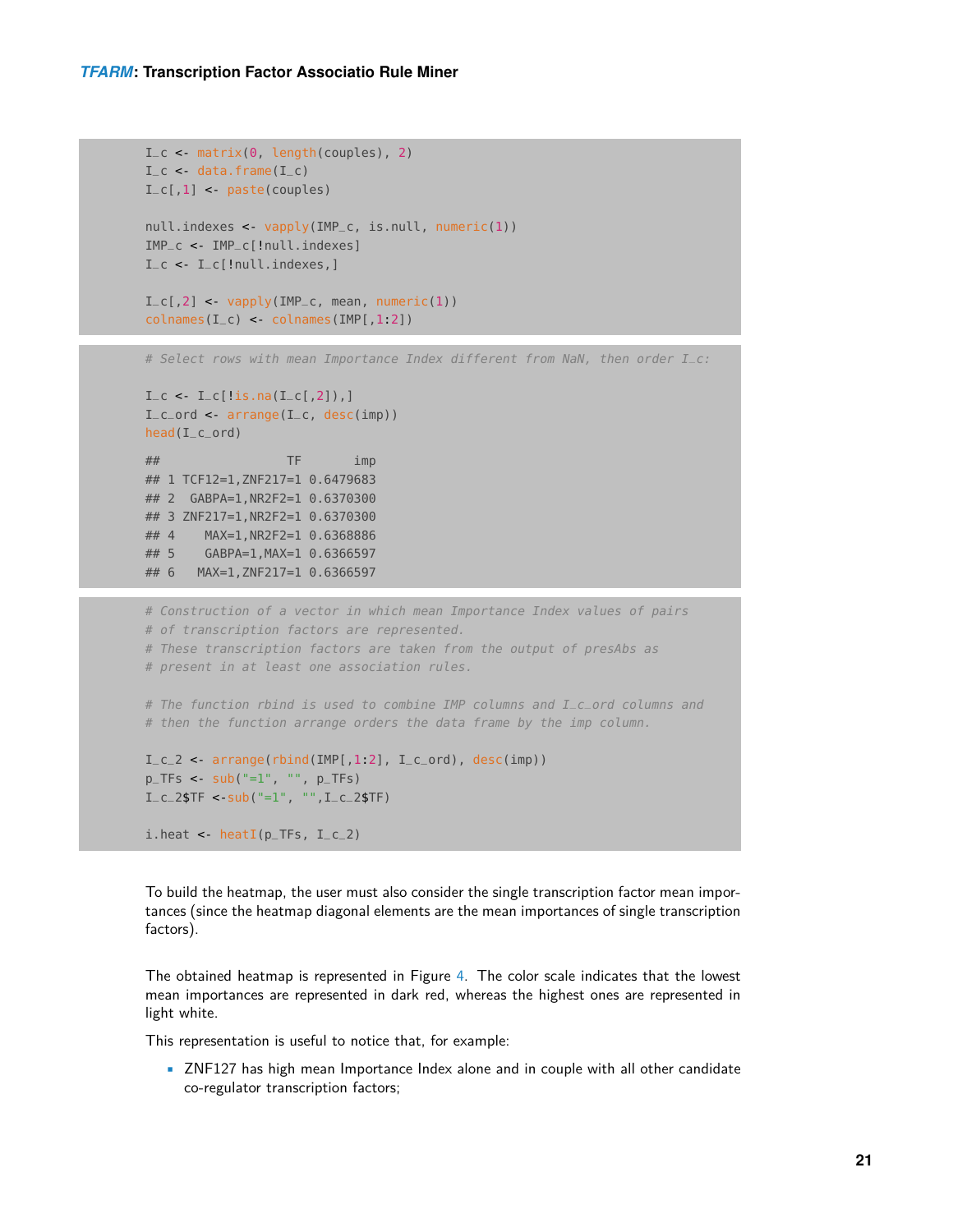<span id="page-21-7"></span>

#### **Figure 4: Heatmap**

Mean importance of couples of candidate co-regulator transcription factors in the set of the 30 most relevant rules for the prediction of the presence of TEAD4 in promotorial regions of chromosome 1 in cell line MCF-7. The mean importances of single transcription factors are represented in the main diagonal as in Table [4.](#page-19-0)

• TCF12 has low mean Importance Index alone and in couple with all other candidate co-regulator transcription factors, except with GABPA, ZNF127, and NR2F2.

### **References**

- <span id="page-21-0"></span>[1] Christian Borgelt and Rudolf Kruse. Induction of association rules: Apriori implementation. In Compstat, pages 395–400. Springer, 2002.
- <span id="page-21-1"></span>[2] Rakesh Agrawal, Tomasz Imieliński, and Arun Swami. Mining association rules between sets of items in large databases. In ACM sigmod record, volume 22, pages 207–216. ACM, 1993.
- <span id="page-21-2"></span>[3] Marco Masseroli, Pietro Pinoli, Francesco Venco, Abdulrahman Kaitoua, Vahid Jalili, Fernando Palluzzi, Heiko Muller, and Stefano Ceri. Genometric query language: a novel approach to large-scale genomic data management. Bioinformatics, 31(12):1881–1888, 2015.
- <span id="page-21-3"></span>[4] Michael Hahsler, Christian Buchta, Bettina Gruen, and Kurt Hornik. arules: Mining Association Rules and Frequent Itemsets, 2016. R package version 1.5-0. URL: [https://CRAN.R-project.org/package=arules.](https://CRAN.R-project.org/package=arules)
- <span id="page-21-4"></span>[5] Michael Hahsler, Bettina Gruen, and Kurt Hornik. arules – A computational environment for mining association rules and frequent item sets. Journal of Statistical Software, 14(15):1–25, October 2005. URL: [http://dx.doi.org/10.18637/jss.v014.i15.](http://dx.doi.org/10.18637/jss.v014.i15)
- <span id="page-21-5"></span>[6] Michael Hahsler, Sudheer Chelluboina, Kurt Hornik, and Christian Buchta. The arules r-package ecosystem: Analyzing interesting patterns from large transaction datasets. Journal of Machine Learning Research, 12:1977–1981, 2011. URL: [http://jmlr.csail.mit.edu/papers/v12/hahsler11a.html.](http://jmlr.csail.mit.edu/papers/v12/hahsler11a.html)
- <span id="page-21-6"></span>[7] Richard Arnold Johnson and Dean W Wichern. Applied multivariate statistical analysis. Number 8. Prentice hall Upper Saddle River, NJ, 2007.